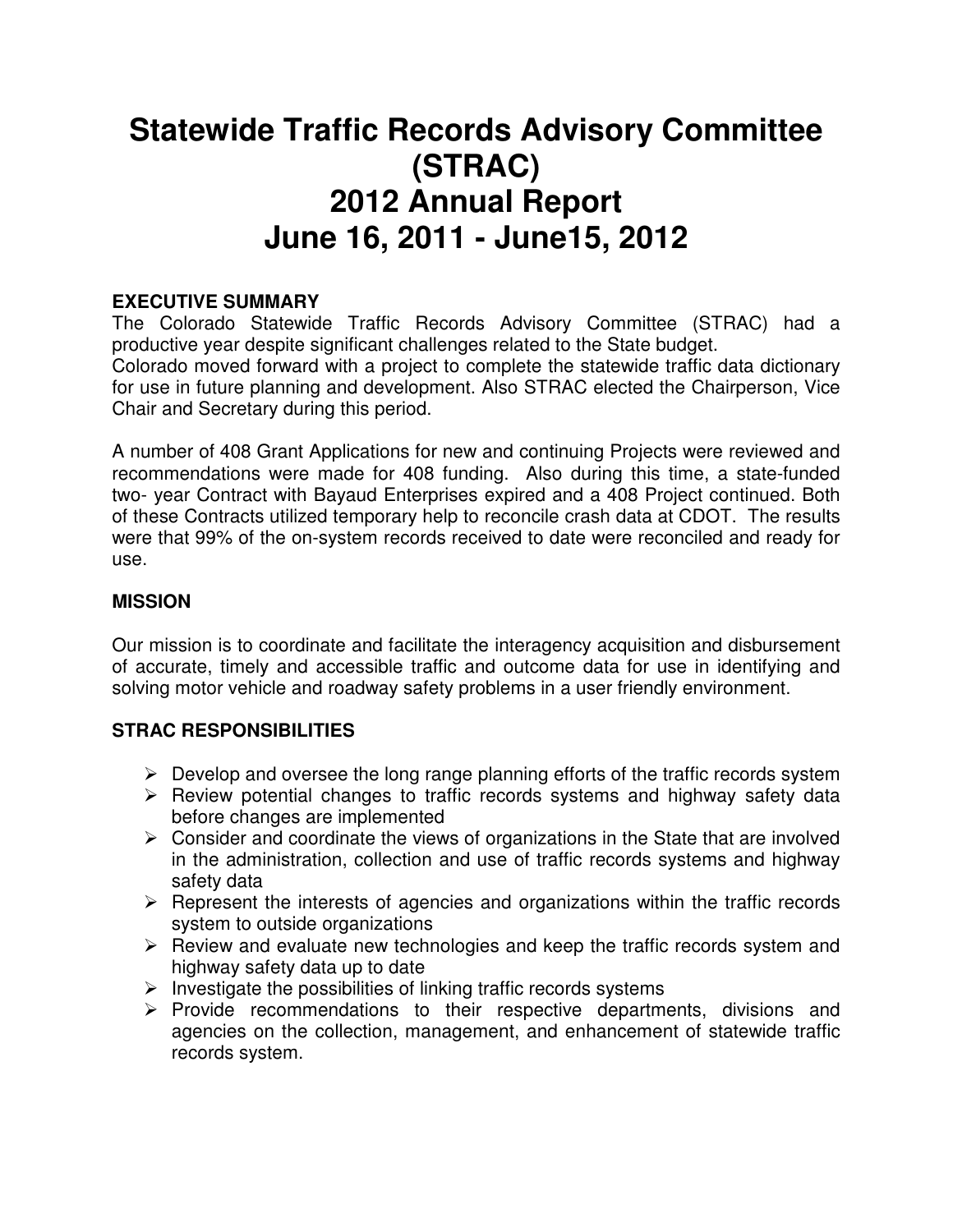$\triangleright$  Provide a forum for discussion and reporting of highway safety data and traffic records issues to agencies and organizations in the State that create, maintain and use traffic records and highway safety data

The National Agenda for the Improvement of Highway Safety Information Systems (a product of the National Safety Council's Traffic Records Coordinating Committee (TRCC)) states: "Highway safety information systems provide the information which is critical to the development of policies and programs that maintain the safety and the operation of the nation's roadway transportation network." A well-coordinated traffic records system is necessary for problem identification, planning, and management of Colorado's roadway safety activities.

#### **MEMBERSHIP:**

#### **VOTING MEMBERS:**

- Colorado Department of Transportation (CDOT)
- ▶ Colorado Department of Revenue (CDOR)
- Colorado Department of Public Safety (CDPS)
- Colorado Department of Public Health and Environment (CDPHE)
- Colorado Judicial Branch (State Judicial)
- Colorado Department of Human Services (DHS)
- $\triangleright$  Colorado Office of Information Technology (OIT)

#### **COUNSEL:**

Colorado Attorney General's Office (AG)

#### **FEDERAL AGENCIES:**

- ▶ National Highway Traffic Safety Administration
- Federal Motor Carriers Safety Administration
- $\triangleright$  Federal Highway Administration

#### **STATE ASSOCIATIONS:**

- ▶ Colorado Chiefs of Police Association
- **► Colorado Sheriff's Association**
- Mothers Against Drunk Drivers Association
- Colorado District Attorney's Association
- **► Colorado Motor Carrier's Association**

#### **LOCAL AGENCIES:**

- $\triangleright$  Metropolitan Planning Organizations
- $\triangleright$  City and County Officials
- $\triangleright$  Local Law Enforcement Agencies
- Local Courts
- Coroner's Offices
- $\triangleright$  Higher Education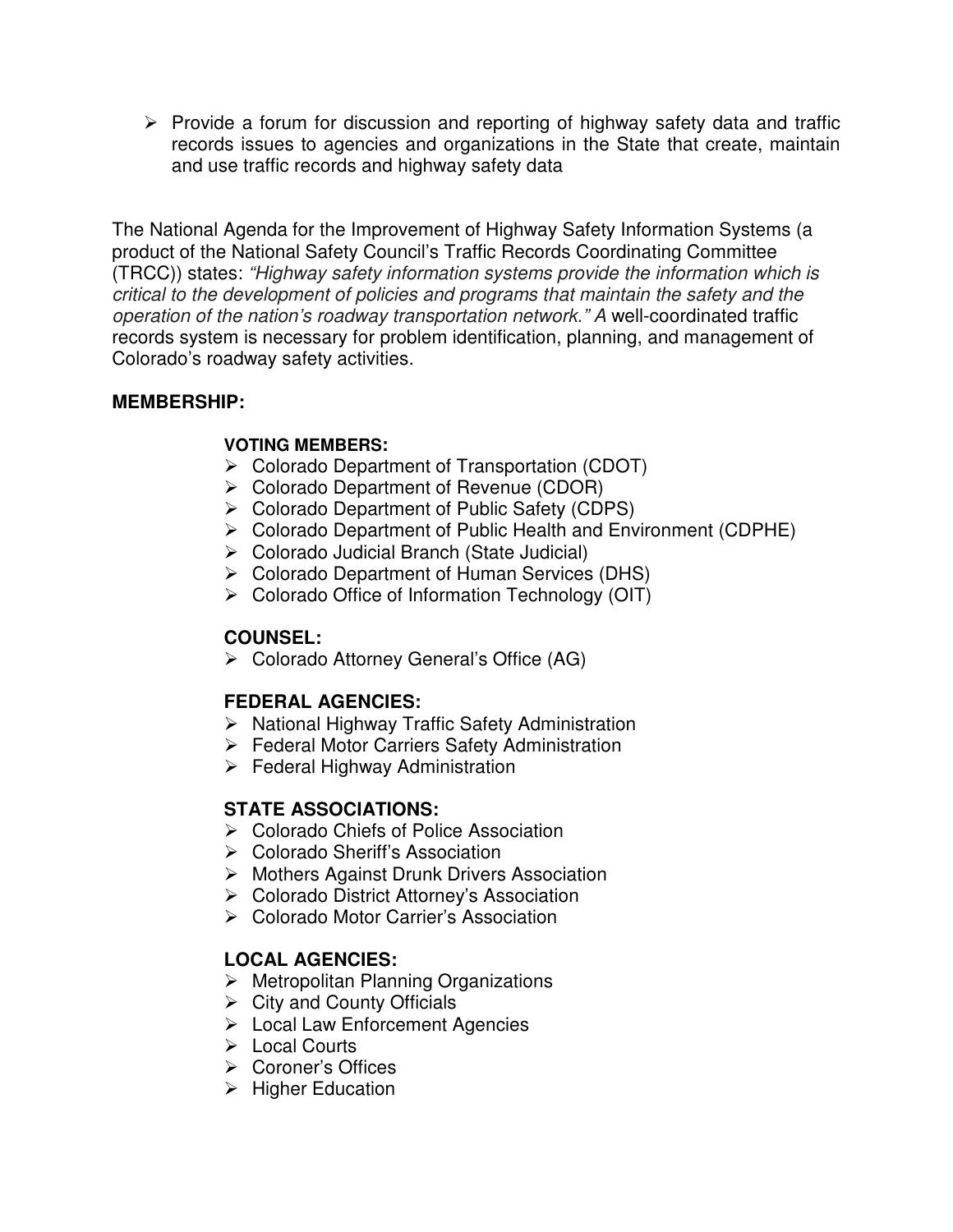#### **OTHER PARTICIPANTS:**

 $\triangleright$  Any other body, association, or governmental agency with a demonstrated interest in traffic records and accepted as a participant by a majority of the Voting Members.

#### **2011 STRAC ACTIVITIES**

Four quarterly meetings and numerous subcommittee meetings were held. Minutes of the quarterly meetings are incorporated into this report. Meeting on July 28, 2011 (See Attachment A STRAC Meeting Minutes) Meeting on October 11, 2011(See Attachment B STRAC Meeting Minutes) Meeting on January 26, 2012 (See Attachment C STRAC Meeting Minutes) Meeting on May 11, 2012 (See Attachment D STRAC Meeting Minutes)

#### **2011 STRAC ACCOMPLISHMENTS**

Leadership - Elected new Officers:

- $\triangleright$  Chair Steve Hooper (CDOR)
- $\triangleright$  Co-Chair Holly Hedegaard (CDPHE) had to step down (Feb, 2012) due to promotion to the National Center for Health Statistics.
- $\triangleright$  Barry Bratt (CSP) replaced Holly as co-chair at May 11<sup>th</sup> meeting because of Holly's retirement
- $\triangleright$  Secretary Glenn Davis (CDOT)

#### Recognized Retiring Members.

- $\triangleright$  Susan Woods (DOR)
- $\triangleright$  Bryan Allery (CDOT)
- $\triangleright$  Holly Hedegaard (CDPHE)

2011 Traffic Records Forum

 CDOT staff, and STRAC (CDPHE and CSP) had representatives supported by 408 funds to attend the TRF in Charlotte, NC from July 30, 2011 – August 2, 2011

Grant Application

- $\triangleright$  Prepared the NHTSA 408 Grant Application and received preliminary approval by demonstrating progress on complying with performance measures.
- $\triangleright$  A request for project applications (408) was sent to every Police Dept. with a known e-mail.
- $\triangleright$  A total of 10 Applications were received and forwarded to STRAC for review and recommendations. Nine Applicants were recommended to proceed to the Long Form Application phase.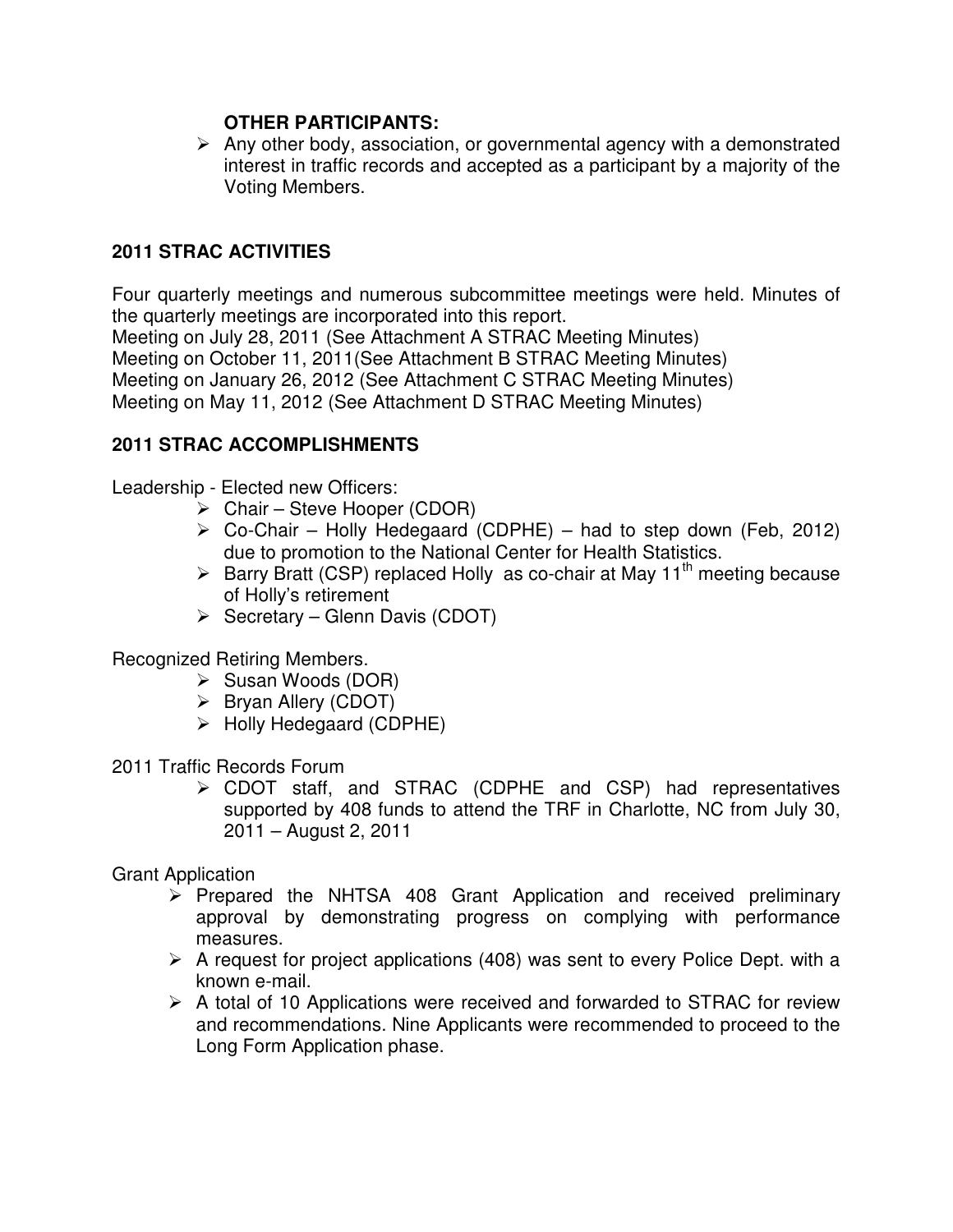The Roadway Safety Data Partnership

- $\triangleright$  The Roadway Safety Data Partnership is designed to be a collaborative effort between FHWA and States to ensure that they are best able to develop robust data-driven safety capabilities. There is a strong request for an assessment to view roadway safety
- $\triangleright$  The Assessment by NHTSA was held November 15, 2011.
- $\triangleright$  The assessment of roadway data consisted of CSP and CDOT.

The Crash Data Improvement Program (CDIP) – sponsored by FHWA

Questionnaires were sent and completed by CDOT, CDOR and CSP

Workshops were held Nov. 1-2, 2011.

A review of the recommendations session was held Nov. 3.

 Many of their recommendations are being considered and some are being completed.

A strategic decision made sure that all states have same records. The assessment provided specific recommendations for improvements to Crash Data, focusing on performance measures and quality metrics.

NHTSA Assessment of Colorado Occupant Protection Program

- $\triangleright$  Using data to support assessment recommendations
- $\triangleright$  Assessment dates July 11- 15, 2011
- $\triangleright$  Draft pages of the assessment were handed out (pages 1-10)
- $\triangleright$  Pages 9-10 are key recommendations
- $\triangleright$  Page 37 includes the strengths and challenges
- $\triangleright$  Gould will send the Problem ID to Hooper
- $\triangleright$  Second recommendation 7c (2) make local motor vehicle crash and injury data readily available to the public, and to program planners and evaluators with quick turnaround via a website and "over-the-phone."
- $\triangleright$  Contract with CDPHE to add trauma information to the Problem ID.
- $\triangleright$  Received 77 recommendations in 2011; 17 were priorities

Crash Records Data Collection

- ▶ Continued work on EMS data collection (CDPHE) demonstrating improvement in completeness and timeliness.
- $\triangleright$  DOR entered crash records information into the Electronic Accident Report System database (DOR), eliminating its entire backlog of paper crash records.
- $\triangleright$  CDOT continues to monitor efforts by temporary employees to provide location coding to crash data which also improved the timeliness of reports (CDOT).

E-Citation Project

 $\triangleright$  The E-Citation project is progressing in Weld County; the Sheriff Department has ten E-Citation units deployed in their traffic section, and Greeley Police have fifteen units deployed.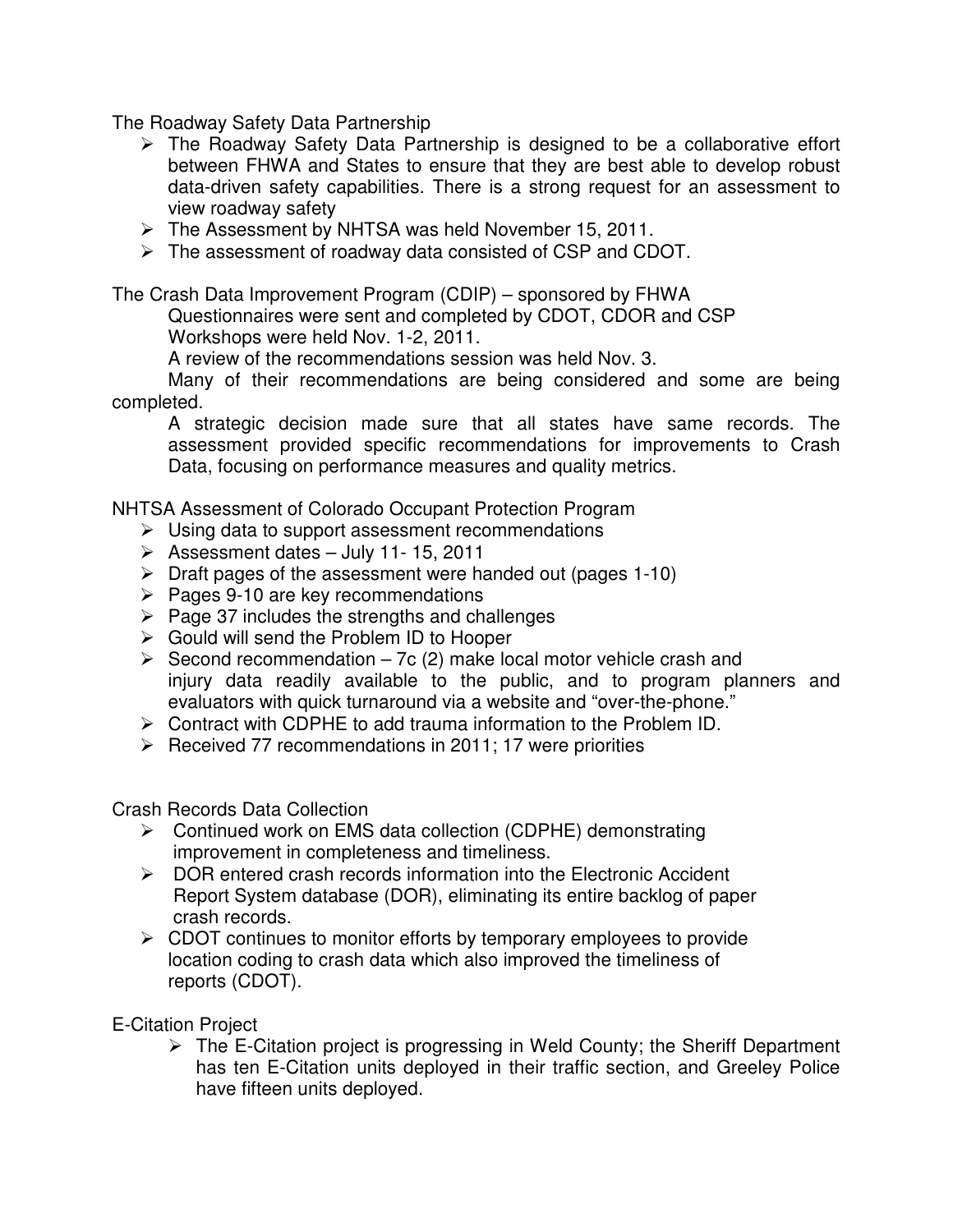- $\triangleright$  The State Judicial is receiving reports, and they held open house to orient law enforcement agencies about how to get involved.
- $\triangleright$  E-citations constitute 45% of Colorado tickets.
- $\triangleright$  E Citation is core element in improving officer safety by decreasing exposure time on our roads.

On line crash reporting

 $\triangleright$  The interface is designed for smaller law enforcement agencies to submit their crash records online to DOR. The tool is effective. Lakewood and Aurora Police Departments are in "test" mode for taking accident reports on the agency software and transmitting data electronically to DOR. DOR has launched website that provides info to Law Enforcement and courts about DMV codes, forms, contact info and Frequently Asked Questions.

Problem ID

 $\triangleright$  The Office of Transportation Safety (OTS) has decided to partner with CDPHE to develop Problem ID

## **2012– 2013 STRAC GOALS**

- $\triangleright$  Strategic Planning and Organization
- $\triangleright$  Complete revisions to the STRAC Strategic Plan assuring that plan is in alignment with recommendations contained in 2009 Traffic Records Assessment
- $\triangleright$  Complete restructuring of STRAC with revised bylaws and new Memoranda of Understanding (MOUs) among participants
- **►** Traffic Records and Project Proposals
- $\triangleright$  STRAC will take a more active role in traffic records project solicitation and approval
- Hold elections for STRAC officers (Chair-person, Vice-Chair & Secretary)
- $\triangleright$  Develop methodology for soliciting proposals from locals that is consistent with emphasis areas outlined in strategic plan
- $\triangleright$  Strengthen the relationship with the Local Law Enforcement Agencies regarding the need for data and its accuracy
- $\triangleright$  Acquire a Traffic Records Coordinator and charge this person with the maintenance of a project management system, and the continual monitoring and reporting of project activities including the 408 grant program
- $\triangleright$  Improve project oversight through the STRAC
- $\triangleright$  Continue to diversify STRAC membership to reflect needs of Traffic Records System
- Increase electronic accident reporting from current level of 30% to 70%
- $\triangleright$  Improve data quality metrics on accident records
- $\triangleright$  Finalize the various components of a statewide electronic citation process such as a data dictionary, business (validation) rules, quality metrics, etc. for use by agencies and vendors.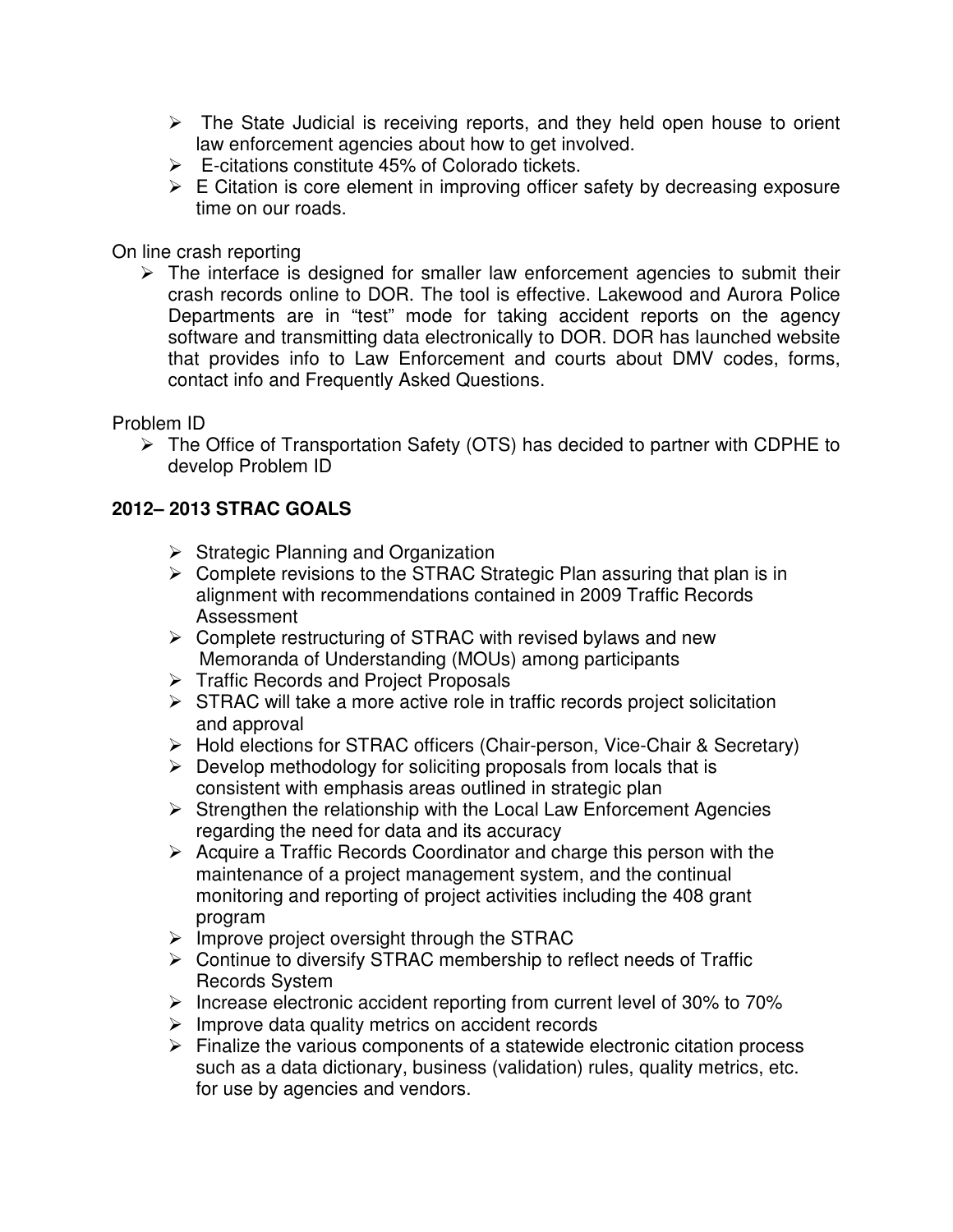## **Attachment A: July 28, 2011 Meeting Minutes**

Colorado State Traffic Records Advisory Committee (STRAC) Quarterly Meeting – Thursday, July 28, 2011: 0930-1200 Colorado Department of Revenue 1881 Pierce St., Lakewood, CO 80214 Gaming Conference Room "A"

Agenda Items

1. Introduction and Previous Meeting Notes: Chair Steve Hooper DOR

In attendance: Steve Hooper, Susan Woods, Mike Dixon: Department of Revenue (DOR); Glenn Davis, Carol Gould, Robin Rocke, William Johnson, Charles Keep, David Swenka, Rahim Marandi, Bryan Allery, David Bourget: Colorado Department of Transportation (CDOT); Dahir Egal: Federal Highway Administration (FHWA); Don DeVeux: Plus Solutions; Doyle Eicher, Barry Bratt, Trent Waters, Donald Enloe, Jill Hart: Colorado State Patrol (CSP); Cindy Richey: Department of Public Safety OIT; Paul Wood: Weld County SO; Chris Meints: State Judicial; and, Dr. Holly Hedegaard, Colorado Department of Public Health and Environment: (CDPHE) Crash Data Improvement Program (CDIP): Egal: FHWA; Hooper: DOR

2. The Roadway Safety Data Partnership is designed to be a collaborative effort between FHWA and States to ensure that they are best able to develop robust data-driven safety capabilities.

There is a strong request for an assessment to view roadway safety

- $\triangleright$  Montana recently had the assessment
- $\triangleright$  A commitment has been made for the assessment by CDOT
- $\triangleright$  CDOT is scheduled to have an assessment by November 15 the latest November 30, 2011.
- $\triangleright$  The Crash Data Improvement Program Assessment should take about 1.5 days. The agencies being assessed will consist of CSP, DOR and CDOT.
- $\triangleright$  Strategic decision to make sure all states have same records.
- $\triangleright$  Assessment will provide specific recommendations for improvements to Crash Data focusing on performance measures and quality metrics.
- $\triangleright$  CDOR has completed its portion of the pre-assessment questionnaire and will provide CDOT with portions needed for its completion.

3. FFY 2011 Section 408 Project Grant Updates: Colorado Department of Transportation (CDOT) Engineering

- CDPHE EMS & Trauma Registry Data: Dr. Hedegaard (CDPHE)
- $\triangleright$  Linking crash data records from CDOT to Health data
- $\triangleright$  (Trauma Registry, hospital discharge and EMS records)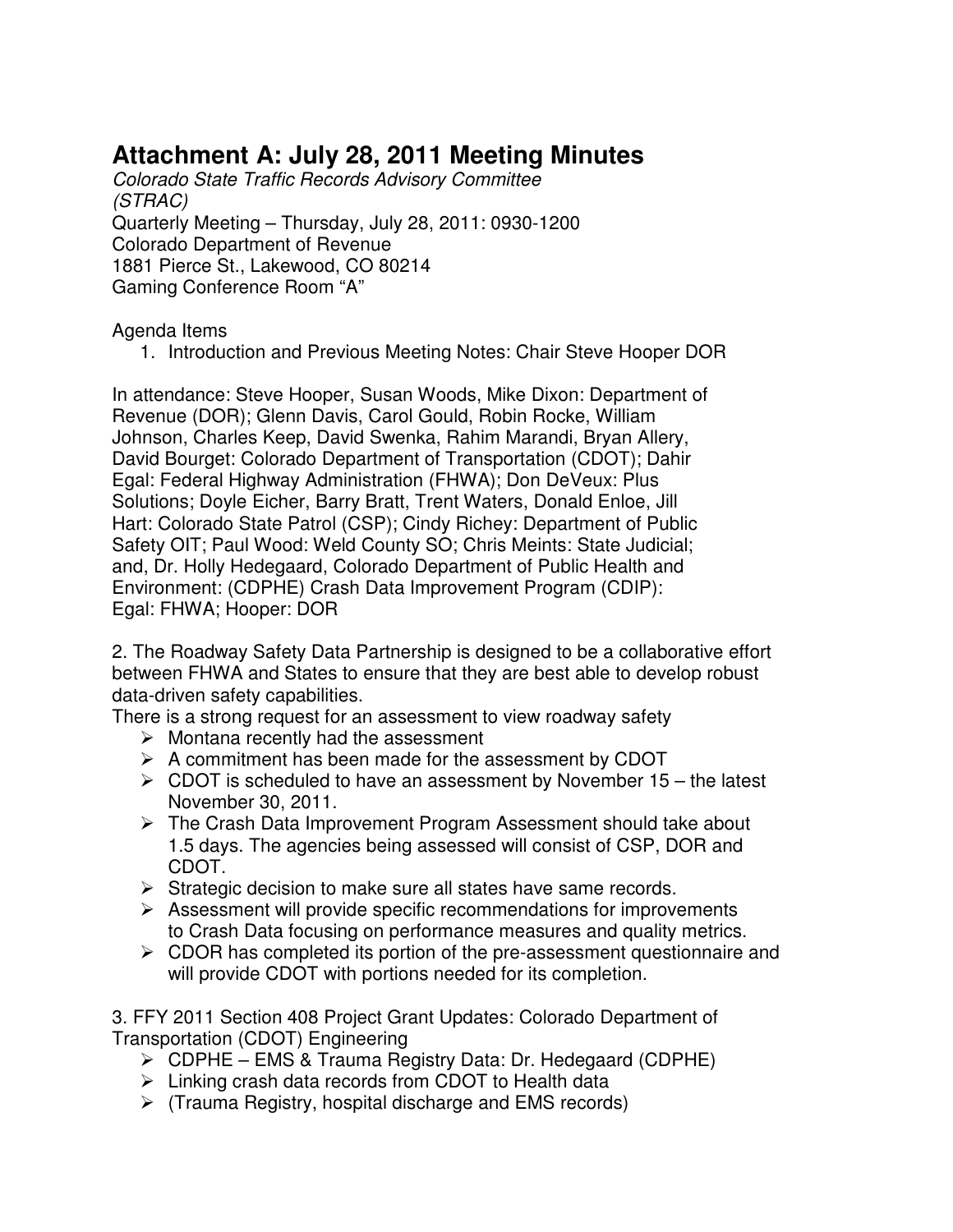- $\triangleright$  Presented info at the Occupant Protection Assessment
- 2011 Traffic Records System Enhancement Temporary Staff (Rahim Marandi- CDOT)
- $\triangleright$  A lot of progress has been made
- $\geq$  85% of the 2010 records are completed (State highway)
- $\triangleright$  Final edits 2008
- $\triangleright$  Maybe starting 2011 or going backward
- $\triangleright$  Providing DRCOG geocoding
- CDOTEARS Phase 3 (Don DeVeux), CDOTEARS Maintenance (Don DeVeux), ARCGIs Web Development

Ongoing projects

- $\triangleright$  Added maintenance portion for the state of Virginia
- $\triangleright$  All work shall be completed on time
- **Fig. 3** Traffic Records Tech Transfer (CDOT-Engineering)

4. Update on CDOT Traffic Records Coding Project: Rahim Marandi-CDOT

State funds have been added to get Coders through FY2012.

5. 2011 Traffic Records Forum (TRF): Hedegaard, Bratt: Colorado State Patrol (CSP), Marandi-Bourget: (CDOT)

- $\triangleright$  STRAC members and stakeholders who will be attending the TRF will respond to specific interests or questions from STRAC members about what they would like the TRF attendees to report back on at the next STRAC meeting.
- $\triangleright$  Dr. Hedegaard shared the 2011 TRF schedule for STRAC attendees to review and asked individuals to let her know what their sessions of interest.
- $\triangleright$  Dr. Hedegaard will be attending sessions regarding EMS and Health.
- $\triangleright$  Hooper suggested that the individuals attending the Forum meet via cell phone to discuss how to work through the breakout sessions. Cell numbers were exchanged.
- 6. FY 2012 Section 408 funding application solicitation plan: CDOT Engineering
	- Alignment of application requests with 2009 Traffic Records Assessment Recommendations
	- $\triangleright$  Davis added the item to the agenda to provide CDOT engineering staff with the opportunity to explain the changes in CDOT grant management.
		- CDOT Engineering confirmed that:
	- $\triangleright$  Marandi is the contact person for the 408 project
	- $\triangleright$  All FY 12 applications should be emailed to Marandi with cc: to Bourget.
- 7. Solicitation of MMUCC revisions: Bratt, Hedegaard
	- $\triangleright$  Request for input prior to next MMUCC meeting 8/3/11
	- $\triangleright$  Major Bratt asked STRAC attendees if they had any requests/suggestions he should bring back to the MMUCC committee.
	- $\triangleright$  Dr. Hedegaard discussed changes from the previous MMUCC meeting.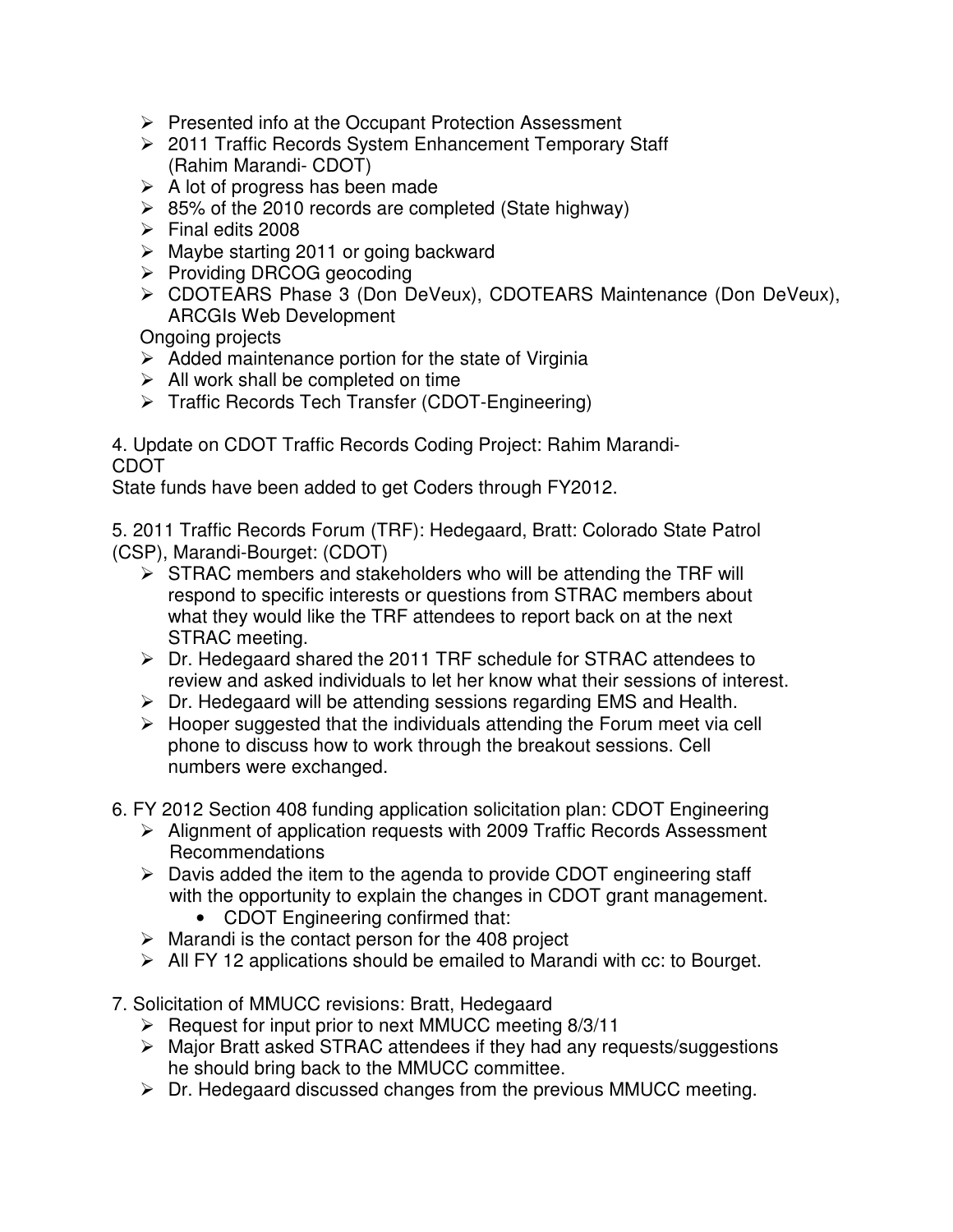- $\triangleright$  Major change injury severity
- $\triangleright$  Change from KABCO five point scale (current system) to a four point scale (death, suspected severe injury, suspected minor injury, no evidence of injury)
- 8. DUI Accident Reconstruction Presentation: Enloe, Waters: CSP
	- $\triangleright$  Arrival/scene investigation
	- $\triangleright$  Initial observations
	- $\triangleright$  Scene walk through
	- $\triangleright$  Initial scene photographs
	- $\triangleright$  Mark items of evidence and vehicles at rest
	- $\triangleright$  Scene mapping (laser technology)
	- $\triangleright$  Off scene investigation
	- $\triangleright$  Evidentiary photographs
	- $\triangleright$  Off scene/laser data (raw)
	- $\triangleright$  Scale diagram
	- $\triangleright$  Reconstruction
	- $\triangleright$  Vehicle Crash data retrieval (CDR)
	- $\triangleright$  Animations
	- $\triangleright$  After scene has been investigated
	- $\triangleright$  Simulated surfaces
	- $\triangleright$  Areal images
	- $\triangleright$  The Final Product
	- $\triangleright$  Elements of crime
	- $\triangleright$  Data retained
	- $\triangleright$  Reconstructionist is available for expert testimony
- 9. Unified CO Roadway Project: Johnson, CDOT
	- $\triangleright$  STRAC members will vote electronically on both projects
	- $\triangleright$  CSP and CDOT process to support data
	- $\triangleright$  Project to begin October 1, 2011
	- On Ramp/Off Ramp Project
	- $\triangleright$  Roadway Element Reports (Myer)
	- $\triangleright$  Enhance traffic records.
	- $\triangleright$  Hooper recommends looking at project and compare to traffic records assessment.
	- Davis will send traffic records assessment to William Johnson.
	- $\triangleright$  Johnson will review assessment.
	- $\triangleright$  Johnson will follow up with Glenn after reviewing

#### 10. NHTSA Assessment of Colorado Occupant Protection Program: Carol Gould: CDOT

- $\triangleright$  Using data to support assessment recommendations
- $\geq$  Assessment dates July 11-15, 2011
- $\triangleright$  Draft pages of the assessment were handed out (pages 1-10)
- $\triangleright$  Pages 9-10 are key recommendations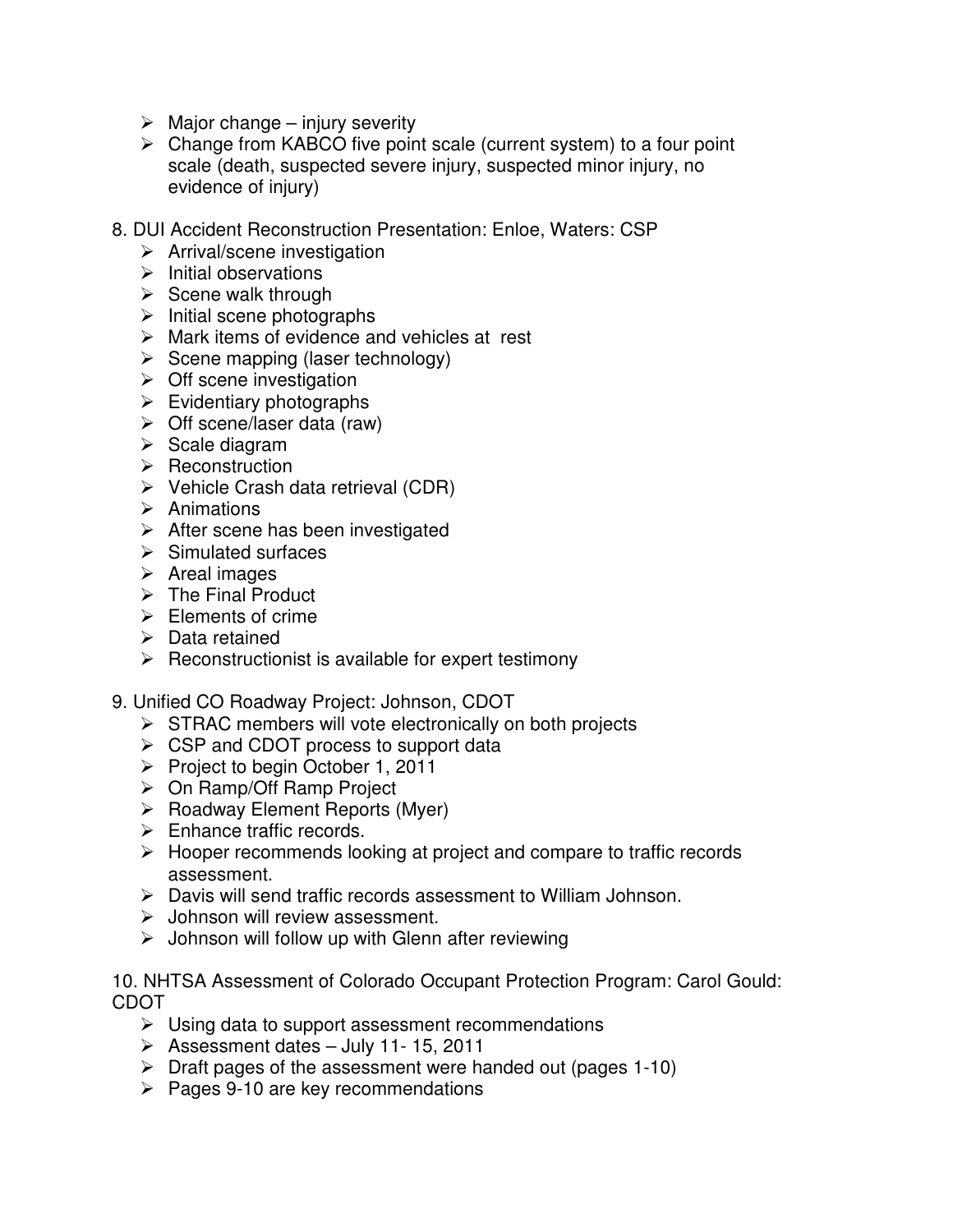- $\triangleright$  Page 37 includes the strengths and challenges
- Gould will send the Problem ID to Hooper
- $\triangleright$  Second recommendation 7c (2) make local motor vehicle crash and injury data readily available to the public and to program planners and evaluators with quick turnaround via a website and "over-the-phone."
- $\triangleright$  Contract with CDPHE to add trauma information to the Problem ID.
- $\triangleright$  Received 77 recommendations in 2011
- $\geq 17$  were priorities
- 11. Other Items
	- $\triangleright$  Strategic Highway Safety Plan Training
	- $\triangleright$  Online highway safety plan to take training and make comments
	- $\triangleright$  CSP, CDPHE and CDOT will be taking training
	- $\triangleright$  Comments will be to appropriate parties
	- ▶ Ola's Driving School-Hooper (DOR)
	- $\triangleright$  School has been closed
	- $\geq$  3rd party driving testers
	- $\triangleright$  Serious issues with third party testers because of fatalities and crash accidents.

12. Next Meeting – Thursday October 27, 2011. Colorado Department of Revenue 1881 Pierce St., Lakewood, CO 80214 Gaming Conference Room "A".

## **Attachment B: October 27, 2011 Meeting Minutes**

Colorado Statewide Traffic Records Advisory Committee (STRAC) Quarterly Meeting – October 27, 2011 (9:30 AM to 12:00 PM) Colorado Department of Revenue 1881 Pierce St., Lakewood, CO 80214 Entrance "A" Conference Room "A"

**Minutes** Introduction and Previous Meeting Notes (Chairperson Steve Hooper: DOR)

In attendance: Steve Hooper, Alberta Shockey and Susan Woods, DOR, Robin Rocke, Glenn Davis, Carol Gould, Bryan Allery, David Swenka, Dave Bourget, Mike Armbruster and Kevin Dietrick, CDOT, Holly Hedegaard, CDPHE, Robert P. Rock and Michael Farr, Denver PD, Barry Bratt, CSP, Christine Meints, Judicial and Bill Copley, FMCSA

Motion to approve the last meetings minutes - Approved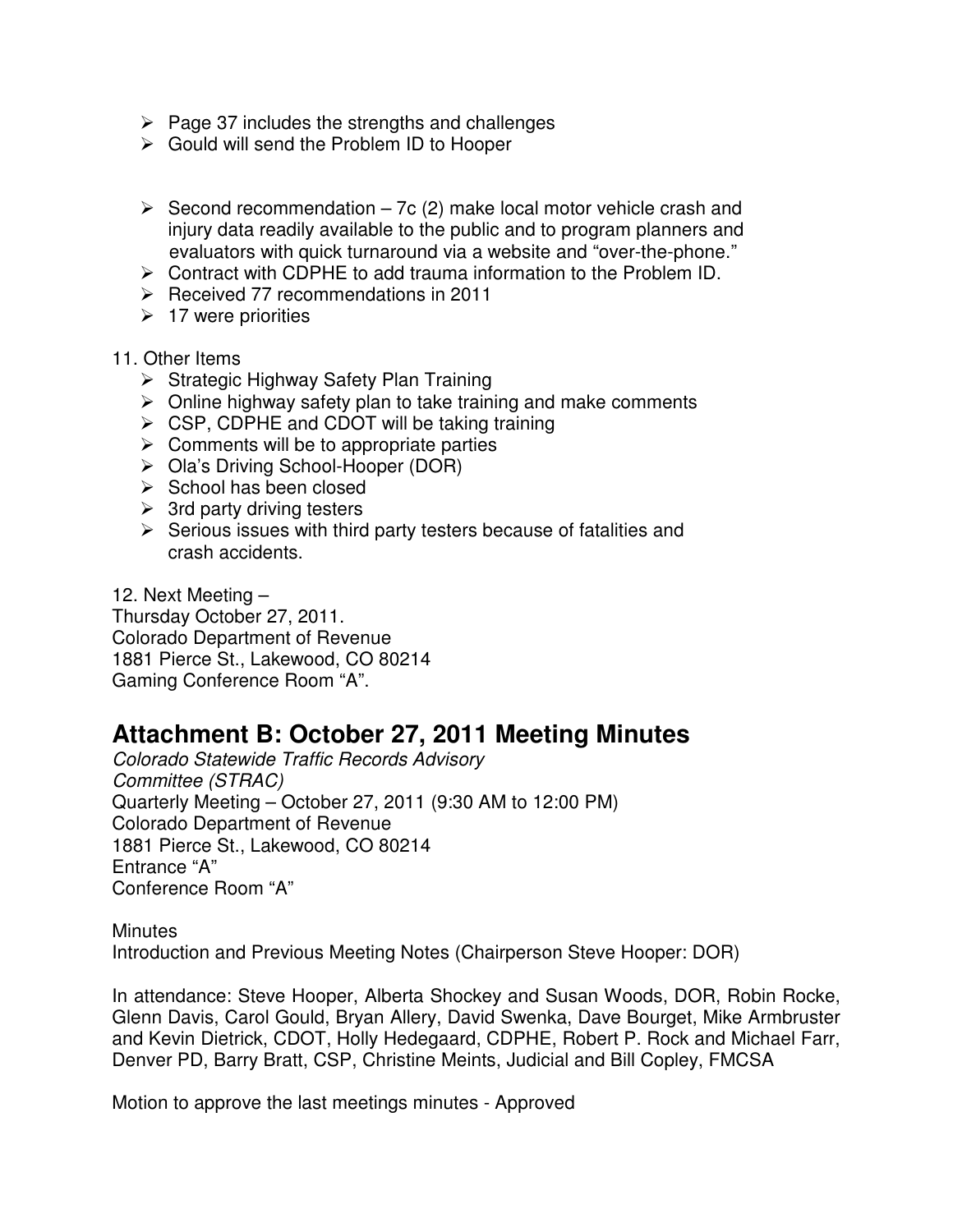Discussion of proposed STRAC involvement with the 408 grant application process.

- Elements for discussion: (Hooper, Hedegaard, Allery) 408 schedule to be coordinated between STRAC, Grant Management Office, and Integrated Safety Plan submission OTS
- One page Project Request submissions to STRAC Secretary due March
- $\triangleright$  One page submissions should include:
- $\triangleright$  Identity of requesting party
- $\triangleright$  Brief narrative of project request
- $\triangleright$  Estimated dollar amount of request
- $\triangleright$  Estimated matching amount
- $\triangleright$  Demonstration of alignment with at least one recommendation of the most recent Traffic Records Assessment
- $\triangleright$  Expected improvement in at least one 6-pack performance measure and the before/after formula that will be used to calculate that improvement
- One page Project Request submissions to be considered by STRAC in April
- $\triangleright$  Requestor to be invited to present to STRAC at the April meeting
- $\triangleright$  STRAC to say "Y" or "N" as to whether the Project Request is "in alignment with the recommendations of the most recent Traffic Records Assessment" and provide the reference to the assessment.
- $\triangleright$  STRAC to prioritize all "Y" submissions.
- $\triangleright$  Negotiations are then between CDOT Engineering and requestor as to final funding amount, and scope of grant request.
- Full Grant submissions due to CDOT in time to include in Project Memo to NHTSA, and finalized in time for ISP submission in August.
- $\triangleright$  Grant Application drafts for approved requests submitted prior to June 15
- $\triangleright$  Application to NHTSA for 408 grant.
- Formalized and submitted to NHTSA by September 1
- $\triangleright$  CDOT Engineering staff advised that 408 application has been revised. CDOT agreed that other grant funding announcements should be linked to 408 funding announcements. Agreed that CDOT (and STRAC members) would reach out to law enforcement and data users for grant requests and Put together a 408 website (link) Send application to Colorado Chiefs of Police and Sheriff's Association report back to STRAC before the April 2012 meeting
- Motion to adopt STRAC involvement in application process Seconded, and approved.
- $\triangleright$  Engineering staff to develop the form for the one-page submissions; STRAC to be prepared to approve form at January meeting.

## STRAC MOU (Hooper)

- $\triangleright$  No MOU necessary, since it was executed in 2008 and expires in 2013.
- $\triangleright$  However, there are new departments involved in STRAC
- $\triangleright$  Perhaps an Amendment to MOU would be appropriate?
- $\triangleright$  Review MOU and talk to current Executive Directors of agencies involved. Discuss what the decision is regarding MOU at the next STRAC meeting
- $\triangleright$  Date MOU was executed April 25, 2008.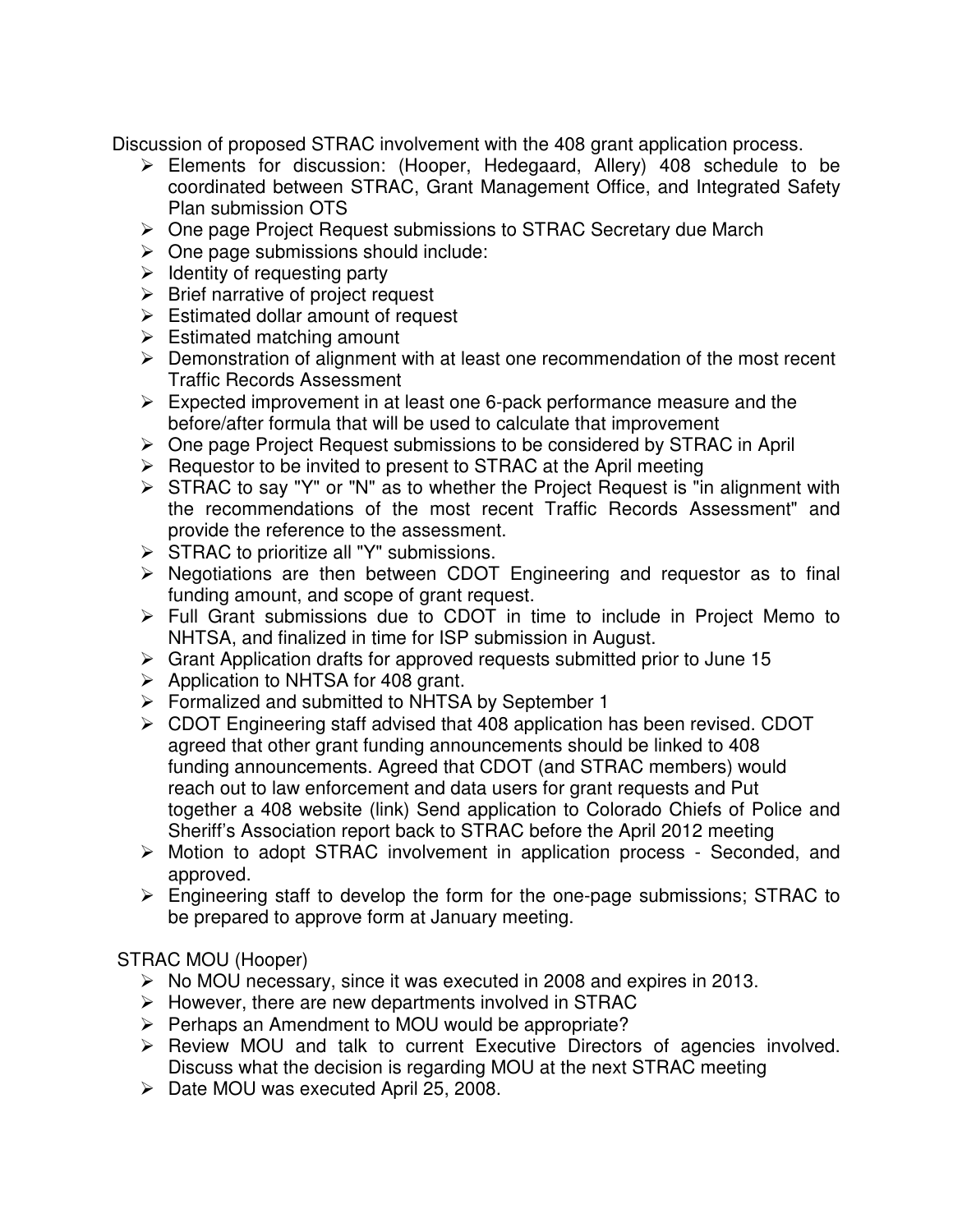- $\triangleright$  In effect until 2013
- $\triangleright$  Agencies to talk with their OIT delegates for suggestions on formalizing OIT involvement with STRAC

 $\blacktriangleright$ 

Office Transportation Safety (OTS) – OTS Problem ID Report (Holly Hedegaard: CDPHE; Carol Gould: CDOT)

- **► OTS has decided to partner with CDPHE to develop Problem ID**
- $\triangleright$  Contract will be signed shortly
- $\triangleright$  Full time employee will be hired soon (Statistical Analyst)
- $\triangleright$  Position will encompass any highway safety issues
- $\triangleright$  Five year project
- $\triangleright$  STRAC's input on the types of analyses and information they would like to see from the traffic crash data.
- $\triangleright$  Medically "at risk" and aging driver population
- FFY 2012 Section 408 Project Grant Updates: (CDOT Engineering)
- 408 NHTSA Unprogrammed Funds include \$291,143 in rollovers.
- $\geq$  2012 fund allocation has been obligated, though approximately \$50,000 in rollover funds remain unprogrammed.

Enhancing EMS and TRDS (Hedegaard) Link 2008 – 2010 with health data for GDL

Tech Transfer (Marandi)

- $\triangleright$  Successful Traffic Records Forum
- $\triangleright$  Open trips to Traffic Records Forum to other agencies in FY 2012

Traffic Records Enhancement Temps (Marandi)

- $\triangleright$  Four temps are currently employed
- $\triangleright$  CDOT is hiring a full time employee to code
- $\geq$  Coding 2011 records for one month 47,000 records
- 75% through on system only
- $\triangleright$  Target to be up to date by the end of the year
- $\triangleright$  Did more street coding
- $\triangleright$  Will be up to date by January 2012
- $\geq$  Off system reporting is 2006

Traffic Records Program Support (Marandi)

- $\triangleright$  Electronic cleansing automatically
- $\triangleright$  February 2012 12 temps will be leaving
- $\triangleright$  Will be using State funds for remaining temps

New projects (Allery)

- **≻ CDOT EARS**
- $\triangleright$  ARCGis
- $\triangleright$  EARS Maintenance
- $\triangleright$  ILEADS Consortium
- $\geq$  \$50,000 available for more 408 projects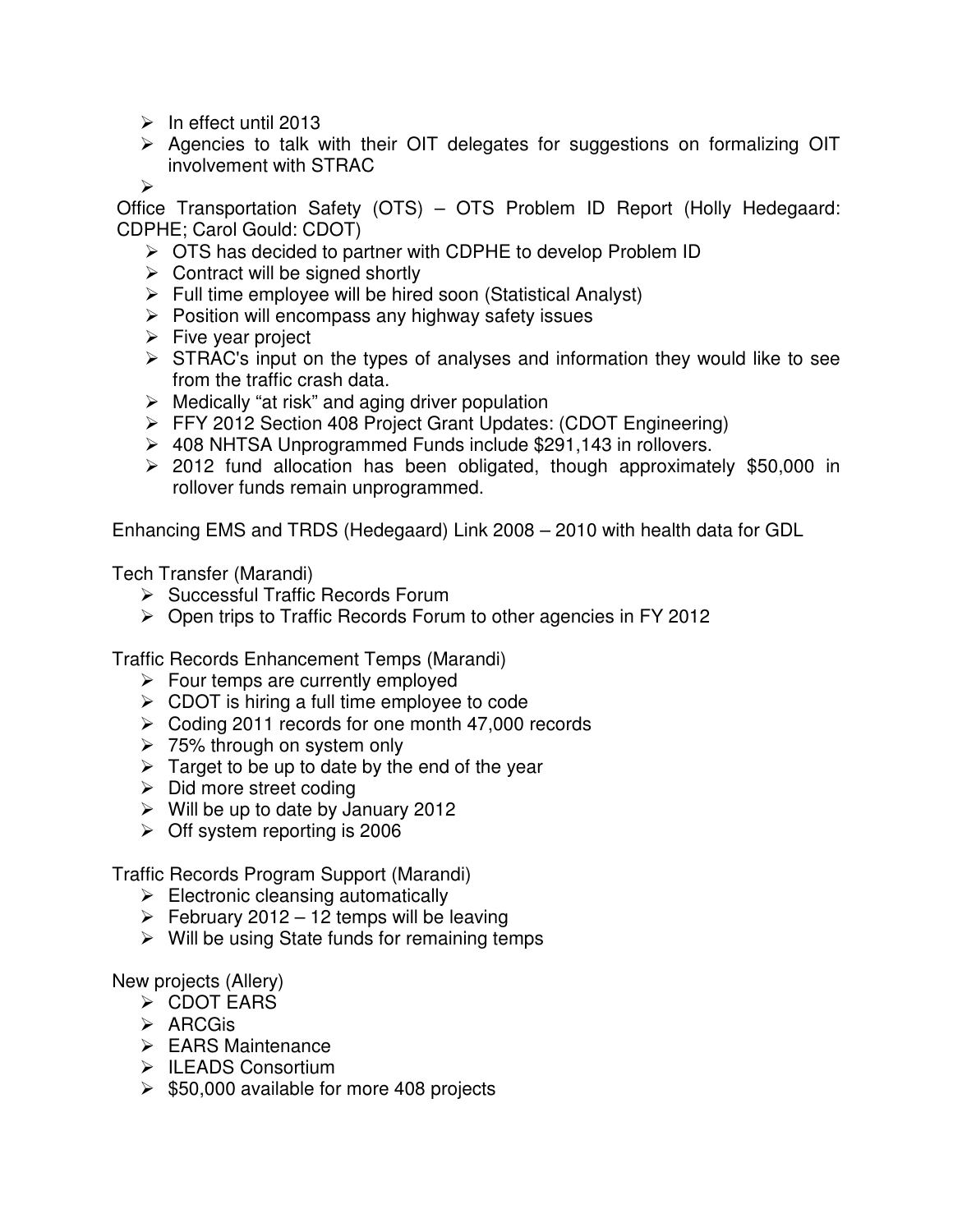- E-Citations Project
	- There is an interest for E-Citations project to begin
- CSP envisions adding an Extranet to its SharePoint platform and having Judicial pull citations through a consumed web-service.
- $\triangleright$  BENEFITS:
	- Develop electronic payment
	- DOR/Judicial will receive the original charging
	- Increased Accuracy through one data entry point.
	- Timeliness through electronic immediacy

•

Traffic Records Coding Project Update (Marandi)

- CSP Additional Data Collection Elements- MMUCC Revisions (Barry Bratt: CSP)
	- $\triangleright$  New definitions for Injury Severity
	- $\triangleright$  (K) Person died within 30 days of the crash (definition unchanged)
	- $\triangleright$  (A) Suspected serious injury (includes major lacerations, severe head injuries,
	- $\triangleright$  crush injuries to the head/chest/abdomen, fractures, paralysis, extended loss
	- $\triangleright$  of consciousness)
	- $\triangleright$  (B) Suspected minor injuries (minor scraps, bumps and bruises)
	- $\triangleright$  (C) Possible injury (complaint of injury but no physical evidence of injury)
	- $\triangleright$  (O) Perfectly fine (no physical evidence of injury and no complaint of injury)
	- $\triangleright$  Largest change more on private property crashes
	- $\triangleright$  Traffic way/non-traffic way
	- $\triangleright$  Requesting all information
	- $\triangleright$  CSP wanting to track secondary collisions
	- $\triangleright$  CSP effort to expand data collection
	- $\triangleright$  How to improve traffic flow?
	- $\triangleright$  Prior crash
	- $\triangleright$  Prior reoccurring event
	- $\triangleright$  What would data point to CDOT/DOR?
	- $\triangleright$  Several different categories for electronic devices in the car
	- $\triangleright$  Hands free
	- $\triangleright$  Texting, etc.
	- MMUCC Revisions will be released in 2012
	- $\triangleright$  Form revisions need to be made
	- Major Bratt will put together a statement for STRAC members to view and discuss at next STRAC meeting
	- $\triangleright$  Spend time in July 2012 meeting to review MMUCC and crash reports
	- Formalizing a presentation for POST Board
	- $\triangleright$  A possible data conference
	- $\triangleright$  Who would come?
	- $\triangleright$  Time?
	- $\triangleright$  Staff?
- 8. Next STRAC Meeting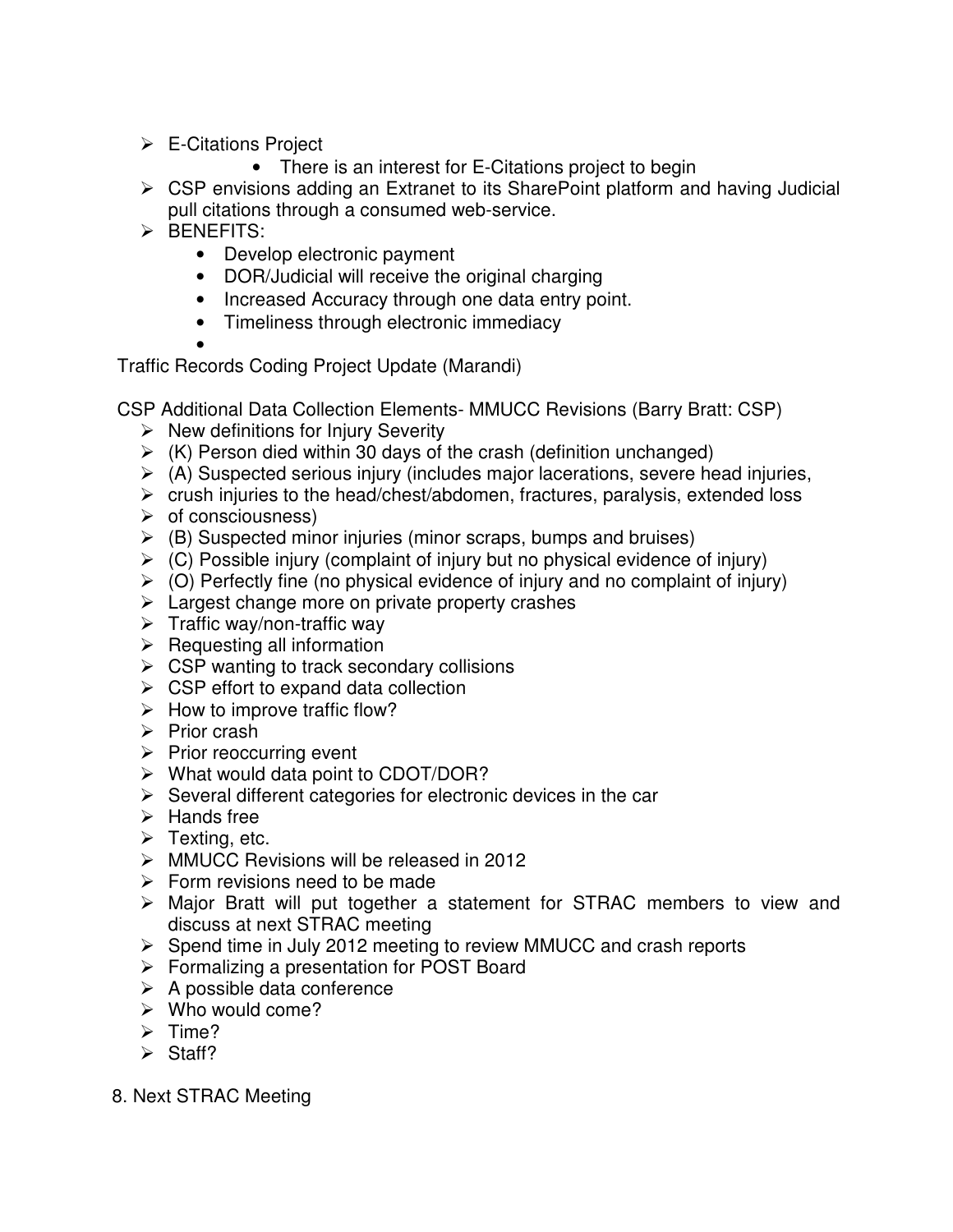January 26, 2012 Location TBD

Next STRAC meeting Agenda Items

- $\triangleright$  Follow up from Major re: extra data from CSP
- $\triangleright$  Follow up what backside data from crash report
- $\triangleright$  Firming up 408 process
- $\triangleright$  Recommend: MOU outcomes from Senior Management team
- ▶ Review Traffic Record Assessment
- $\triangleright$  What have we accomplished
- Task Team leads with reviewing Traffic Assessment and report back to STRAC

## **Attachment C: January 26, 2012 Meeting Minutes**

Colorado Statewide Traffic Records Advisory Committee (STRAC) Quarterly Meeting – January 26, 2012 (9:30 AM to 12:00 PM) Colorado Department of Revenue 1881 Pierce St., Lakewood, CO 80214 Entrance "A" /Conference Room "A"

1. Introduction and Previous Meeting Notes (Chairperson Steve Hooper: DOR)

CDOT attendees: Charles Meyers, Glenn Davis, Robin Rocke, David Bourget, Charles Keep, Rahim Marandi, Bryan Allery and David Swenka, DOR attendees: C. Stephen Hooper, Justine Gonzales, Susan Woods, Denver PD attendees: Robert P. Rock, Michael W. Farr, Brian Kelly, Aurora Police, Bill Copley, FMCSA, CSP attendees: Sue Igli, Barry Bratt, Kris Meredith, Mark Bonfield, Dahir Egal, FHWA, Jefferson County attendees: Maria D'Andrea and Shannon Felker, Chris Meints, Judicial

- $\triangleright$  Meeting notes from October 27, 2011
- $\triangleright$  Motion to approve Seconded and Approved

Participation and outcomes at the Traffic Records Forum report will be available to STRAC members. Report will be sent out to STRAC members shortly

. 2. Review of STRAC involvement with the 408 grant application process (Hooper, Hedegaard: CDPHE, Allery: CDOT)

A one page submission is due to the STRAC committee before April 4, 2012 STRAC will make the following decisions:

- $\triangleright$  Alignment with traffic assessment and/or Strategic plan
- $\triangleright$  Prioritize Project
- One Page Form should:
	- $\triangleright$  Specify that 408 requires a 25% match Spell out all acronyms
	- $\triangleright$  Have a better description from performance measure
	- $\triangleright$  Add paragraph to explain performance measures

Include a formula applied to before and to after project data to show how improvement in performance measure will be demonstrated. Measure should apply to one of the following,

 $\triangleright$  Timeliness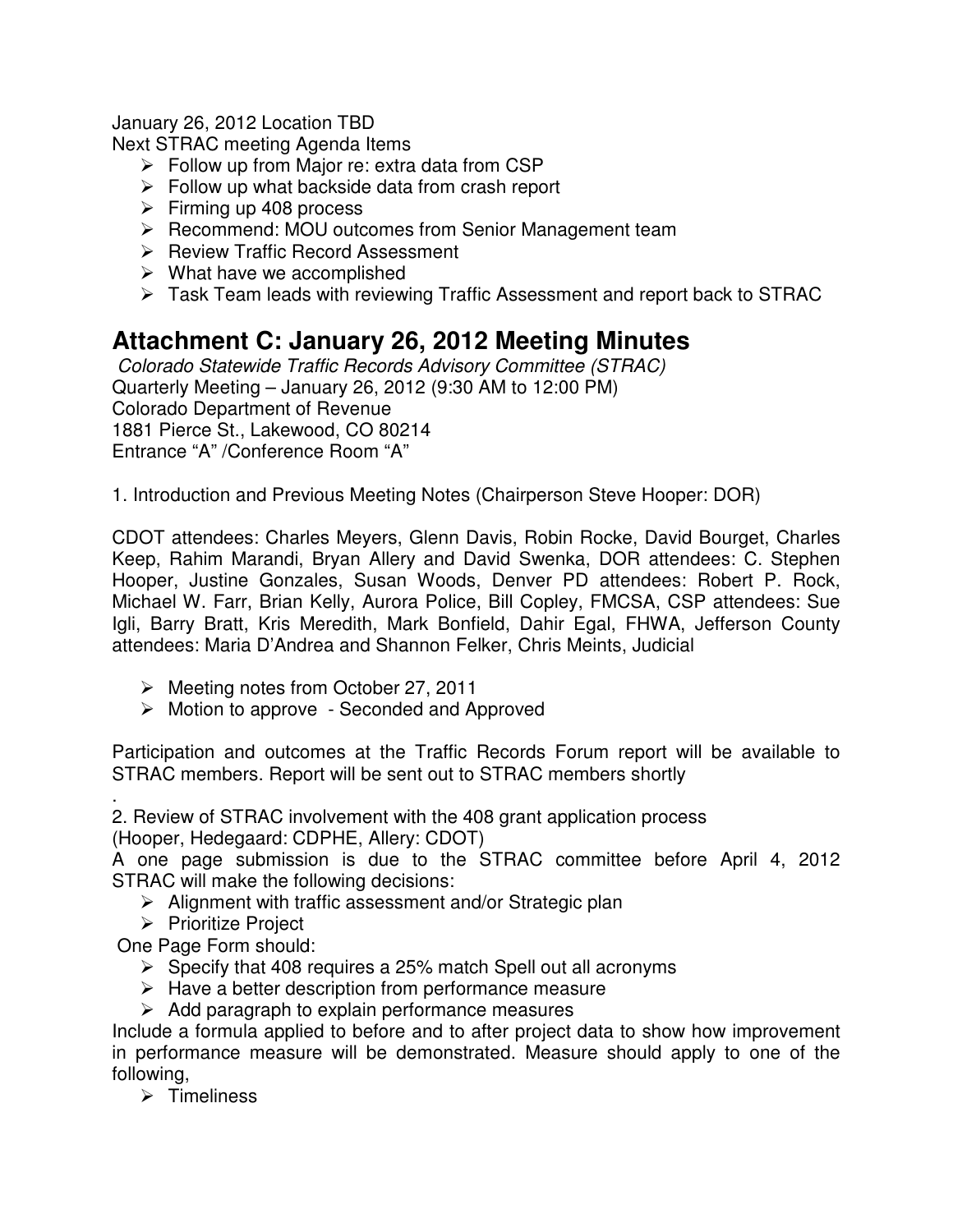- $\triangleright$  Accuracy
- $\triangleright$  Accessibility
- Completeness
- $\triangleright$  Uniformity
- $\triangleright$  Integration

Allery will correct document and resubmit to STRAC on 1/30/12. Forms are sent to Marandi

Full Grant submissions due to CDOT in time to include in Project Memo to National Highway Transportation Safety Administration (NHTSA), and finalized in time for CDOT Integrated Safety Plan (ISP) submission in August.

- $\triangleright$  Short Form Applications delivered to Marandi by 3/31/12.
- Short Form Applications delivered to STRAC at or before April 2012 meeting.
- ▶ Draft Full Application due to Marandi on June 15, 2012. -
- $\triangleright$  Finalize by 9/1/2012
- $\triangleright$  \$100,000 in 408 funds is still available for award and expenditure this Federal fiscal. \*(Note NHTSA requested the return of \$69,800 in 408 fund due to an over allocation, There are currently \$31,400 in unprogrammed 408 funds. GD)
- \*See above note: If the \$20,000 ARCGis Web Service project is approved \$80,923 will be available

CDOT (Allery) requested a motion to approve the ARCGis Web Service one page project for \$20,000. Discussion.

Motion – Seconded and Approved

Allery will resubmit the revised ARCGis Web Service Short Form next week to STRAC committee.

How will Traffic Records market a form to get funding announcement out to public? Nothing has been done on the 408 application on the website at this time.

- $\triangleright$  Funding announcements:
- $\triangleright$  Reach out to law enforcement.
- $\triangleright$  Application intro page and link distributed to law enforcement.
- $\triangleright$  Focus on electronic crash reporting.
- $\triangleright$  OTS will share law enforcement database with Allery, etc. to send a letter regarding funding.
- 3. FFY 2012 Section 408 Project Grant Updates: (CDOT Engineering)
	- 408 NHTSA Unprogrammed Funds \*-\$100,000 currently available (Since reduced by \$69,800 GD, see above)
	- $\triangleright$  Enhancing EMS and TRDS (Hedegaard)
	- $\triangleright$  Statewide funds used to buy Imitrend System
	- $\geq$  100 EMS agencies will be trained
	- $\triangleright$  The old system will be closed out on 3/31/2012
	- $\triangleright$  Data linkage project, linked to accident reports
	- $\geq$  402 funds analyzing traffic and health data
	- $\triangleright$  Analysis by 1st of April
	- $\triangleright$  Trends will be viewed by County/Region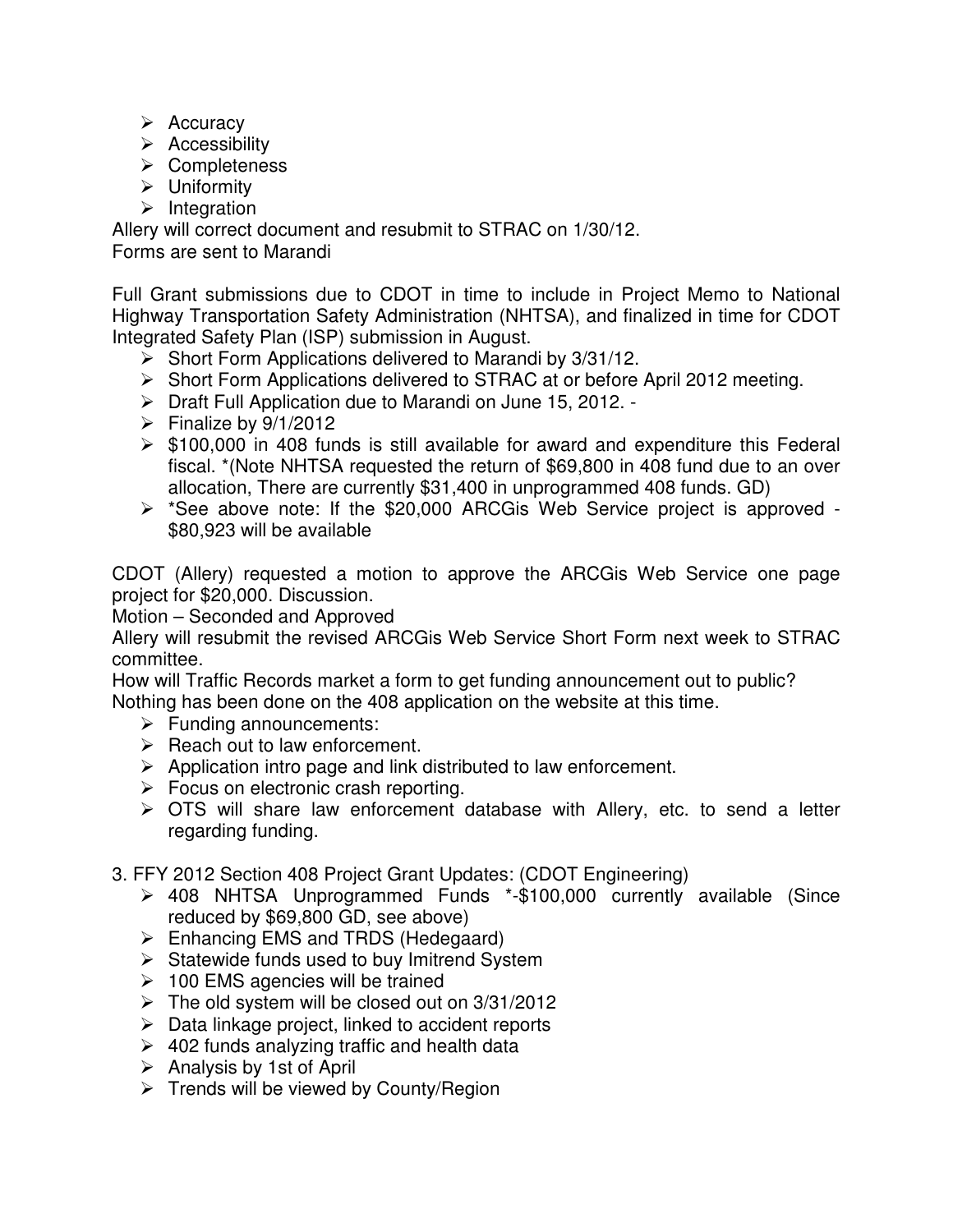- $\triangleright$  Rural traffic issues
- $\triangleright$  Crashes driving off road
- $\triangleright$  Rural area
- c. Tech Transfer (Marandi)
	- $\triangleright$  \$5,000 available for individuals to attend Traffic Records Forum.
- d. Traffic Records Enhancement Temps (Marandi)
	- $\triangleright$  Temps will work until end of contract.

Traffic Records Program Support (Marandi)

- $\triangleright$  Bayaud temps contract expires on 2/18. Their last day is 2/17.
- $\geq$  95% of the on-system records project will be completed.
- e. New projects (Allery)

None

- 4. Traffic Records Coding Project Update (Kris Meredith CSP)
	- $\triangleright$  CSP does not currently collect data regarding secondary crashes.
	- $\triangleright$  Secondary crash is a crash that occurs as a result of traffic conditions from a previous traffic related incident {public event, another crash, etc.}
	- $\triangleright$  Solution Addition of the terms listed MMUCC and Traffic Incident Management (TIM) to the current crash report would improve compliance with federal guidelines and best practices, and would provide more thorough information. Examples of how the state could expand the terms include:
		- Proximity of secondary crashes to the originating incident
		- Motorist assist
		- Road debris
		- Special event

#### Implementation for STRAC

STRAC can authorize modifications to the existing crash investigator forms with addition of data elements for currently blank side boxes for elements such as "Back up due to prior crashes, and Backup due to prior non-crash."

#### Implementation for CSP

Implement these changes in its own data collection by inserting a drop down menu for the blank side boxes.

#### **Conclusion**

By incorporating the proposed definitions and best practices in to the existing crash reports they will be able to identify optimization opportunities through interagency partnerships, efficiently utilize resources in an intelligence led model to save lives by reducing secondary crashes. CSP will bring back deliverables to STRAC

5. Secondary Crashes Data Collection and Definitions: (Barry Bratt: CSP)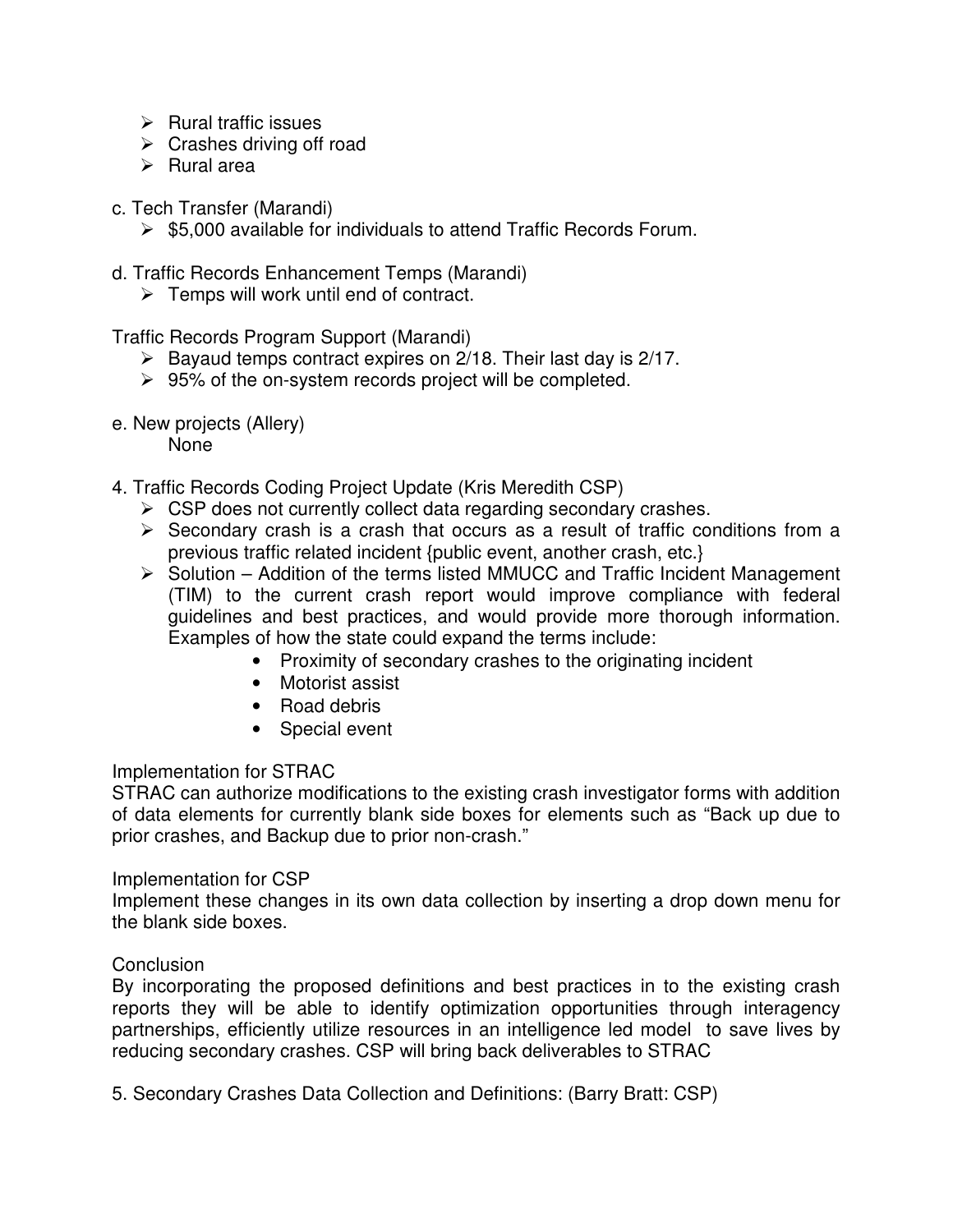#### Secondary Crash briefing document included in outlook email

- 6. MOU Update: (Hooper)
	- $\triangleright$  Postpone MOU to April meeting
	- $\triangleright$  Hooper will meet with Charles Meyers and discuss prior to the April meeting.

#### 7. STRAC Strategic Planning Update:

Traffic Records Assessment and STRAC strategic Planning Template included in Outlook email

- $\triangleright$  Injury Surveillance-Holly Hedegaard (DPHE)
- $\triangleright$  Moving to Image Trend
- $\triangleright$  Not completed, in progress
- $\triangleright$  Will be completed by 3/30/12
- Crash File-Allery (CDOT)
- $\triangleright$  Updates given.
- $\triangleright$  Longmont PD came on electronically.
- $\triangleright$  Boulder PD might be next.
- $\triangleright$  Website available.
- $\triangleright$  Fixing up drop downs (by end of FY).
- $\triangleright$  DOR has not received response from CDIP

Analytic Capabilities

- $\triangleright$  Working with CDPHE to develop the Problem ID
- $\triangleright$  Contracting with 402 funds
- $\triangleright$  Work in progress
- Hiring Stats Analyst (CDPHE) to work on Problem ID and data request
- $\triangleright$  Being addressed and ongoing process
- $\triangleright$  Ad hoc CDOT, PR is ongoing.

Citation/Adjudication—Christine Meints (DJS)

- $\triangleright$  E-Citation accomplished in Weld as a pilot project.
- $\triangleright$  Accepting penalty assessments.
- $\triangleright$  No misdemeanors.
- $\triangleright$  Beginning stages
- $\triangleright$  Two years to commence statewide E-Citation process.

Roadway In progress.

Strategic Planning In progress

Next STRAC Meeting: Colorado Department of Transportation Region 6 Large Maintenance Room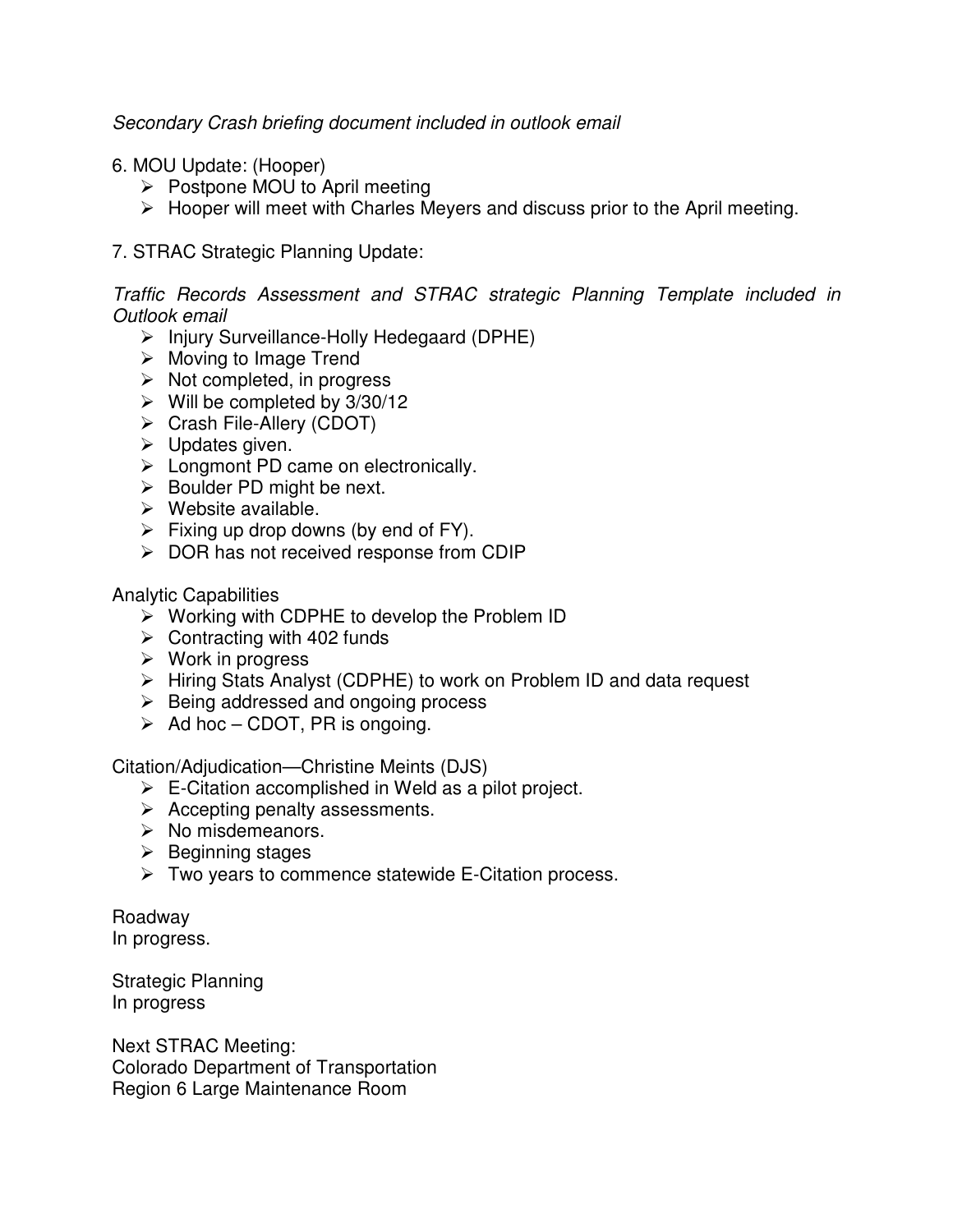2000 S. Holly St Denver, CO 80222 04/26/2012 0900 -1200

## **Attachment D: May 11, 2012 Meeting Minutes**

#### **Quarterly Meeting Minutes – May 11, 2012 (9:30 AM to 12:00 PM)**

Colorado Department of Revenue 1881 Pierce St., Lakewood, CO 80214 Entrance "A" Conference Room "A"

(Chairperson Steve Hooper: DOR): Meeting came to order with required quorum present.

Attendees:

CDOT attendees: Charles Meyers, David Bourget, Charles Keep, Bo Yan Quinn, Bryan Allery, David Swenka and Phyllis Snider. DOR attendees: C. Stephen Hooper and Susan Woods CDPHE: Steve Boylls and Debbie Guenther CSP attendees: Barry Bratt. Judicial: Molly Saxton (by phone conference). FMCSA: Bill Copley FHWA: Dahir Egal Aurora PD: Brian Kelly and Chuck DeShazer. Denver PD: Robert Rock and Michael W. Farr. Plus Solutions Don DeVeux

Steve Hopper, Don DeVeux, Dahir Egal and Charles Meyers:

Special Recognition was given to Retiree's Susan Woods and Bryan Allery for their many years of great service to STRAC and their respective agency (DOR / CDOT). Many of the achievements of these two fine and dedicated leaders of our state were acknowledged.

Including: Susan – started e-report and transmission, including ERS & EDW

Work on reports, databases and analytic tools

Conviction e-reports – most municipalities

DR-2447 crash report revision and many other e-reports

Manuals written and Web services set-up

Bryan: very pro-active; involved with many issues

 Developed utility extracts and improved data quality of crash file Persuade other to improve data quality

 Enjoyed using better data to write better safety assessment reports Passionate – took data apart; capable person to solve problems

Steve Hooper: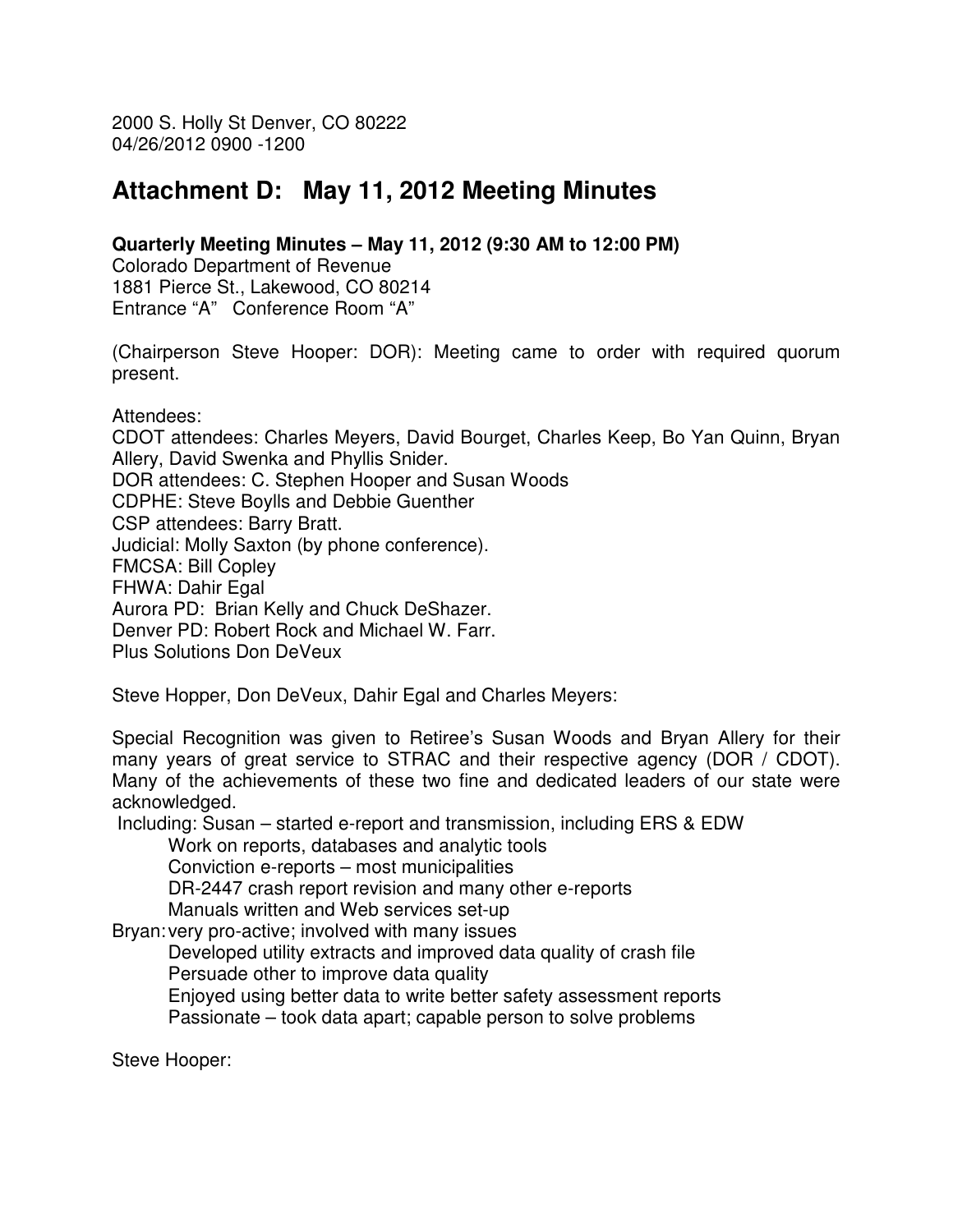Special Recognition went to Holly Hedegaard for her STRAC leadership and dedication as she takes her dream job in Washington. She was a great voice and really improved data efforts in CDPHE and STRAC. We will miss her great contributions!

Steve Hooper:

2) Approval of Previous Meeting Notes (includes revisions by Steve and Holly) sent to the floor and was seconded.

- 3) Nomination of Barry Bratt for STRAC Vice Chairman was seconded for the duration of the term (until Oct., 2012). No other nomination given. Voting was presented to the floor and Barry was elected Vice Chairman unanimously.
- 4) Section 408 Project Request Considerations

Last year's discussion established this process for approval, evaluation and timing of applications.

Talks included how grant approvals contain two pronged (short and long forms) applications and how they must fit Traffic Records strategic plans and goals. STRAC then would rank the projects by priority.

We sent a notice to all Police Dept.'s in Colorado with a known e-mail. Response was good.

There were ten potential projects presented. There is enough funding dollars to support all current projects.

At this point time was given to discuss all ten potential projects as shown [A-J] below.

## **A. Electronic Ticket Technology Purchase – Agency Arapahoe County**

- $\triangleright$  Performance Measure is to decrease time to court and to make data available electronically.
- $\triangleright$  Data package is available and is compatible to Weld County. Other agencies could piggy-back on to this technology.
- $\triangleright$  Compatibility Key to Strategic Plan and Assess requirements. Must use developed schema.
- $\triangleright$  Judicial is setting up to accept E-citations may be in 2012. This maybe the front-end to the judicial system that is on the back burner at this time.

#### B. **Improve Crash Reporting thru Scene Reconstruction Hard/Software - Aurora PD**

- Modern Diagraming for Engineering and Prosecutorial improvements and data accuracy.
- $\triangleright$  Laser technology with million point resolutions for 3-D modeling and enhancing crash information to be used with crash simulation software that could use data to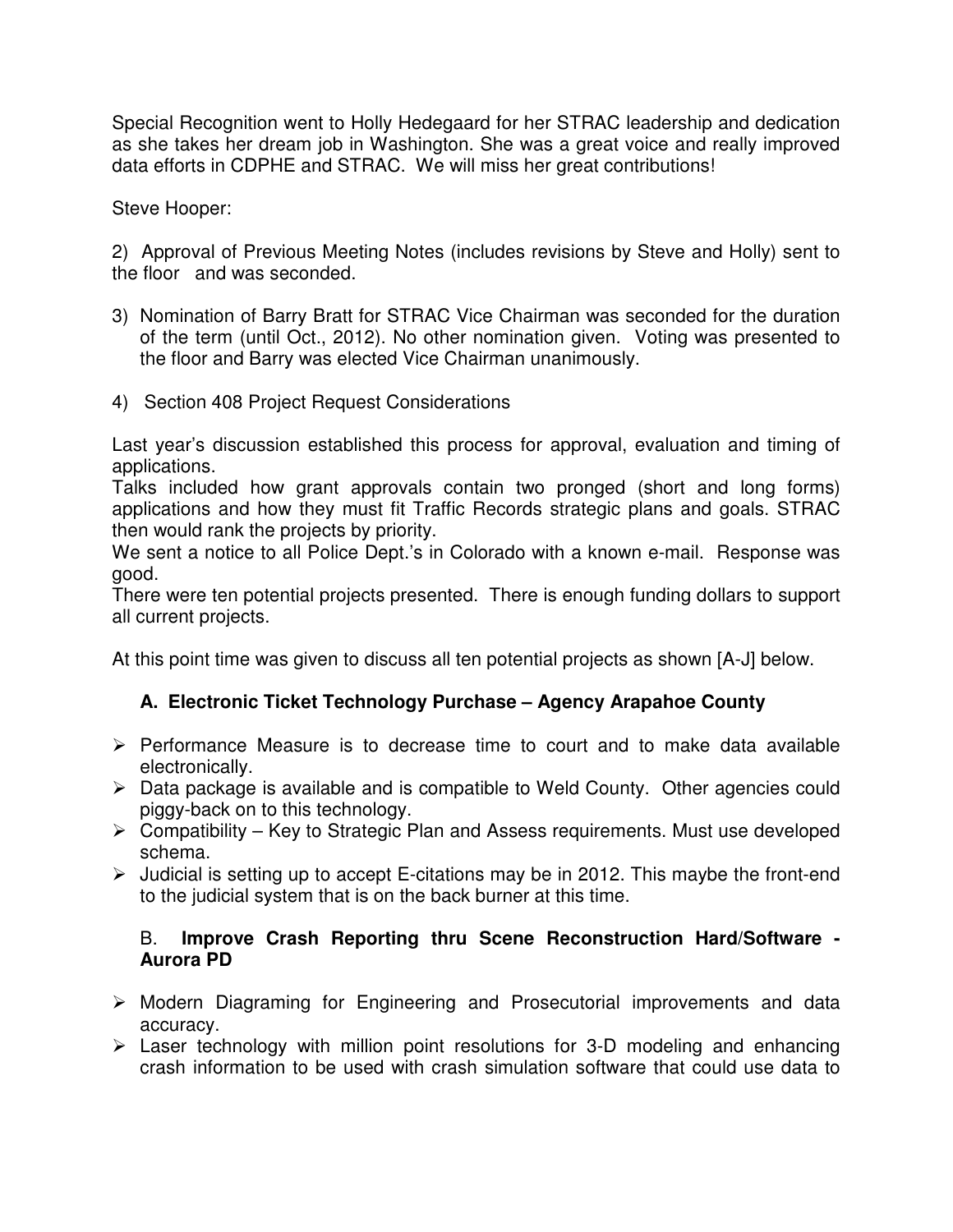reconstruct accident in visual 3D studio format that will validate the crash actual scenario.

- $\triangleright$  Discussion of the fact that the 3D cloud is not using GPS points normally, but it is important to relate the cloud to accident with some GPS objectivity.
- $\triangleright$  This modeling tool in future will be used for Enforcement, Engineering, Judicial and Injury protection; by large amount of growing communities. The provided better accuracy and consistency in crash information, and over all better information and possible cost saving to Engineering, Courts and Health systems.
- $\triangleright$  Selective use is a concern; need to tie into to DR2447 and CDOT / FARS.

### C: **Enhancing EMS and Trauma Registry Data Systems - CDPHE**

Provide Improvement to 67 Requested Elements, plus improve patient care and report back.

- $\triangleright$  This will fund Steve's salary (has been on-going for 5 years).
- $\triangleright$  Better time stamps for data will provide better performance measurements.
- $\triangleright$  Talk of integrated system for better submittals.
- $\triangleright$  Project would continue if funding was discontinued.

#### **D. Electronic Ticket Technology Purchase - Greenwood Village PD**

- $\triangleright$  Since no one from Greenwood Village was present there were many Questions.
- $\triangleright$  Which system are they using?
- $\triangleright$  Why are dollar amount more?
- $\triangleright$  What is purchased?

Project needs to improve overall Traffic Records. Approval of this project is contingent on e-transmission to the court system and answers to the above questions.

Talks led to changes to Application requirements and more importance for applicants to be present (invite them to attend).

#### **E. Enhanced Officer Safety with E-Citation - Lafayette PD**

CDOT will work out a 25% match with them since there is no match now.

Lafayette doesn't have E-citation or crash reporting now.

#### **F. E-Citation Implementation - Longmont PD**

Longmont now successfully completes E-Transmissions of Crash Reports; now needs to include E-Transmission for citations in application.

### **G. Integration of CMV Data/Crash Data from Records to State Agencies-Thornton PD**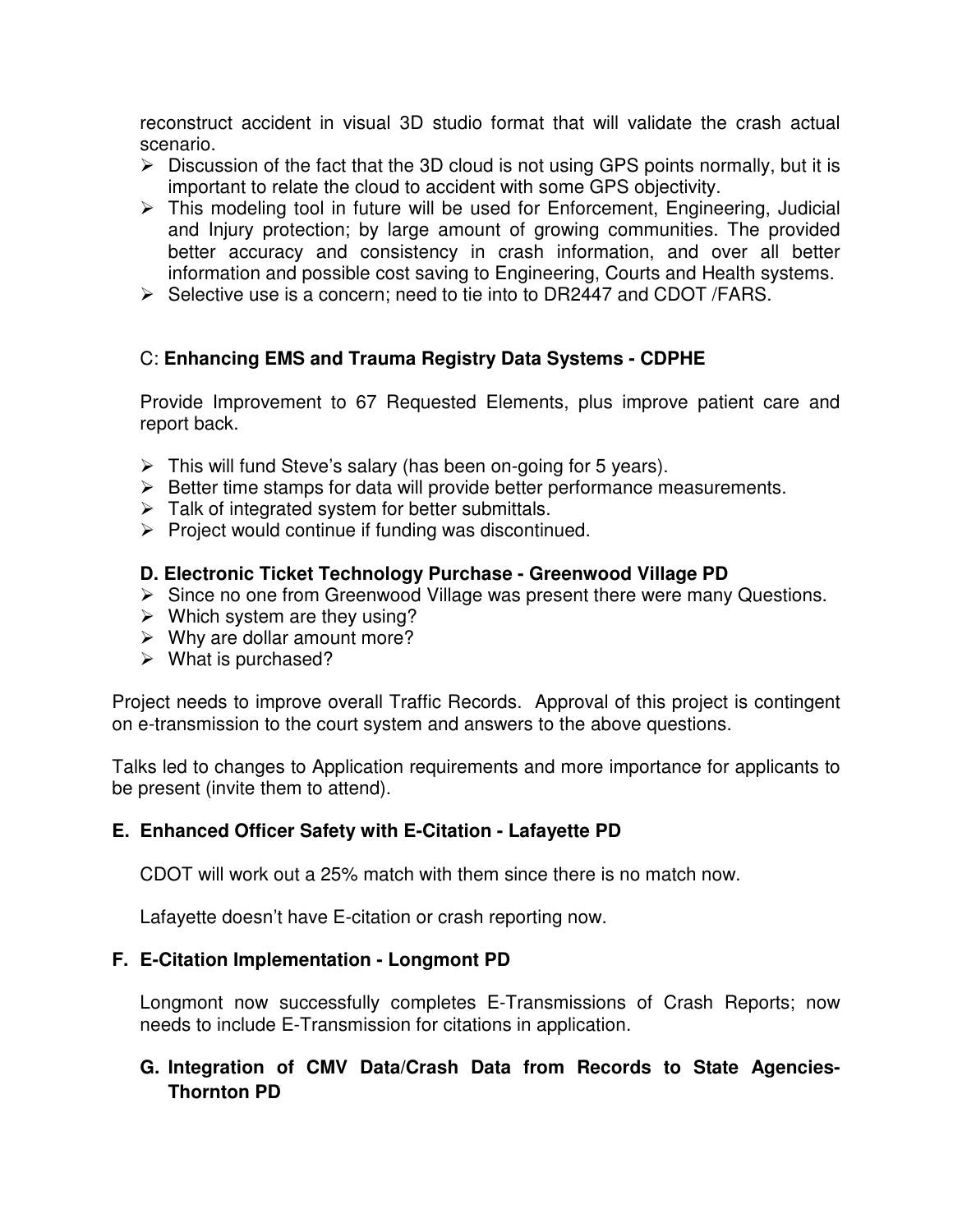- $\triangleright$  Described more as a Motor Carriers grant that a 408 grant (CDOT will contact Bill Copley, FMCSA, with information, if they wish to solicit a possible grant.)
- $\triangleright$  If someone can tie this project to DR2447 data, then it maybe a worthwhile project.
- $\triangleright$  This project was not approved as it stands; it needs a clear explanation.

## **H. CDOT-EARS Phase V – CDOT**

- $\triangleright$  Phase Five is now a suite of applications that as a communication process to DMV crash data. This process will synchronize pertinent information to CDOT engineering data, plus have some improving pre-process operations to clean some data fields and remove personal information.
- $\triangleright$  New features to include: data to be available to allow outside agencies for own research queries.
- $\triangleright$  additional security processes (wide and deep) for more outside server and outside the firewall access.
- $\triangleright$  importing of more DR2447 fields for more availability of data.
- $\triangleright$  adding more automation to cleansing process.
- $\triangleright$  Dahir asked about small agencies using this system; Don responded that anyone using Ileads (software) can use the connection. New agencies can handle changes by changing profile and training users. We want to provide a solution and method to push towards e-transmission for everyone. Presently, LEA's don't have a method to transform existing e-reports to be able to send to DMV.
- $\triangleright$  Security brought up the issue of agencies going through CORA for data requests when they are not qualified to get the data directly.
- $\triangleright$  This project could have great impact, if we can get the news out (through Public Relations) to the potential users. It can provide a performance measure for accessibility. GPS and diagrams are components to be included.

## **I. CDOT EARS Maintenance – CDOT**

This is an on-going process to compensate for up-stream changes to the DMV system, and a need to adjust (Oracle & CARDA) to maintain flow of data into CDOT. Now that we are up-to-date, any interruption disturbs the continuation of CDOT's coding processes. Recent queries showed missing fields that were obtained only through revisions, performed by Plus Solutions (contractor).

Steve called this a retainer fee and stated that the state should look for another source of funding in the future.

## **J. TRAPE Expansion**

This project uses a system built for Lakewood (I-Leads) and builds on it.

It concentrates on PD's that collect crash reports electronically, but has a plan for the non-electronic.

(DOR already has site for direct input from agencies that are not electronic.)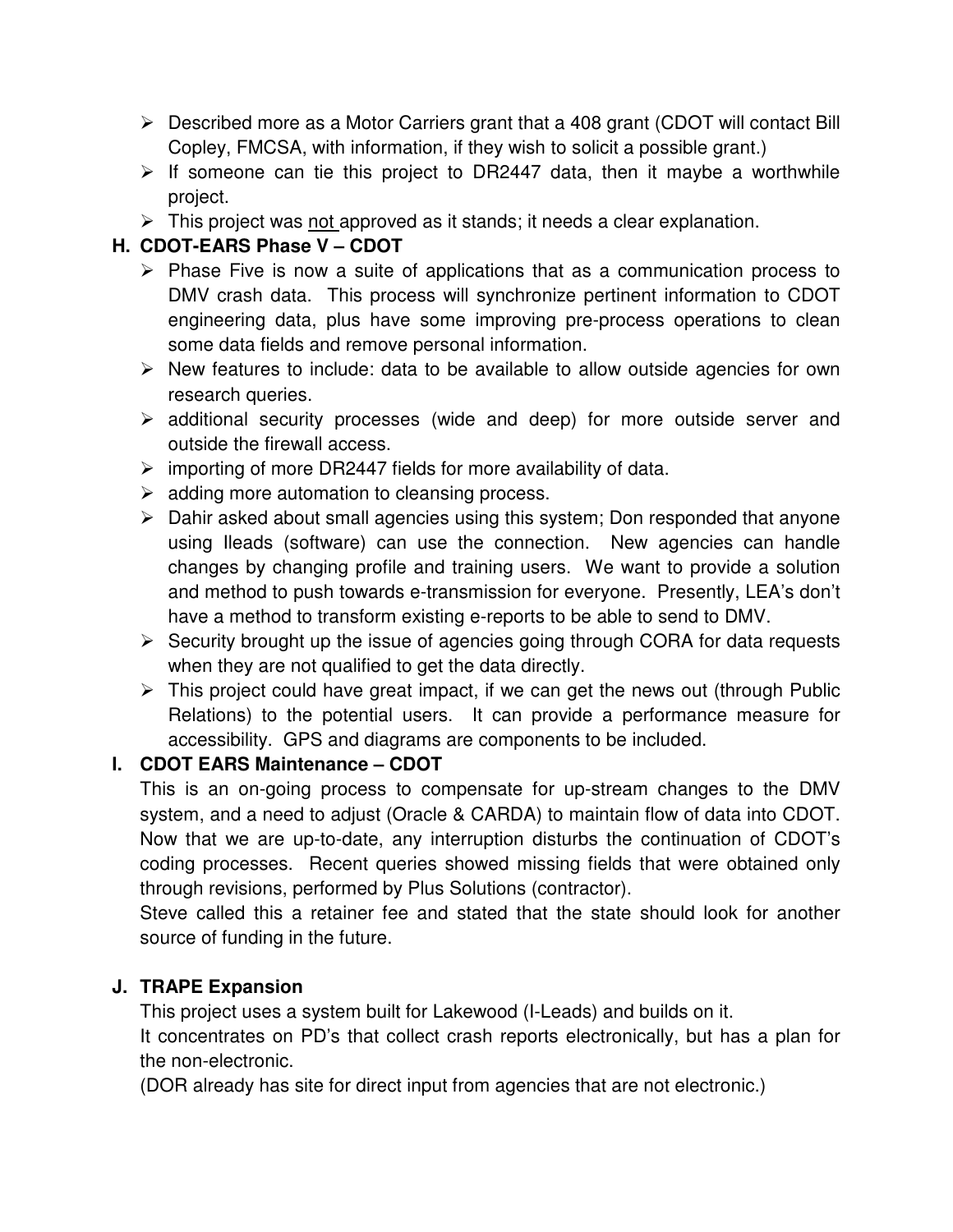It provides maintenance, e-import and e-export.

When questioned why Lakewood was not completed yet, Don replied it was a problem of timing.

Also, system is not restricted to Lakewood; they were the  $1<sup>st</sup>$  to try, using I-Leads. Anyone using I-Leads can use the system. Bryan stated: there is a push to widen etransmission. This will provide a solution or method to accomplish this. Many LEA's don't have a method to transform existing e-reports to be able to transmit to DMV.

## (Break)

Steve asked how should handle answers to the questions we have raised. Does project fit into 408?

Bryan responded that more info is to follow with long form.

Dave B. added that STRAC has done their job; the projects are conditionally accepted. If the grantees satisfy (as judged by CDOT) the conditions specified by STRAC, then they can proceed with the long form application. There is no contingency in the STRAC agenda/schedule to allow for another round of votes. Barry made a recommendation to require more info.

Steve proposed to vote: Yes, or Yes, If …, or No.

Debbie raised the idea of prioritizing projects and criteria for ranking. Steve replied that this year we have enough \$ to fund all, so this isn't necessary. Later we decided to use voting to decide, if ranking becomes necessary. Now, Thornton is lowest (voted "No"), then APD next.

Further discussion of projects I & H brought up a couple of points:

Bryan offered a maintenance budget to DOR for programming fixes.

Barry questioned duplication of systems; Bryan said we would look at to eliminate or reduce duplication.

Votes on projects were tallied (see attachment).

## **STRAC Strategic Plan update (Hooper)**

STRAC needs an up-dated document for our 408 application to NHTSA (aligned with 2009 TR Assessment).

Charles Meyer added that NHTSA was adamant that we have a current Strategic Plan.